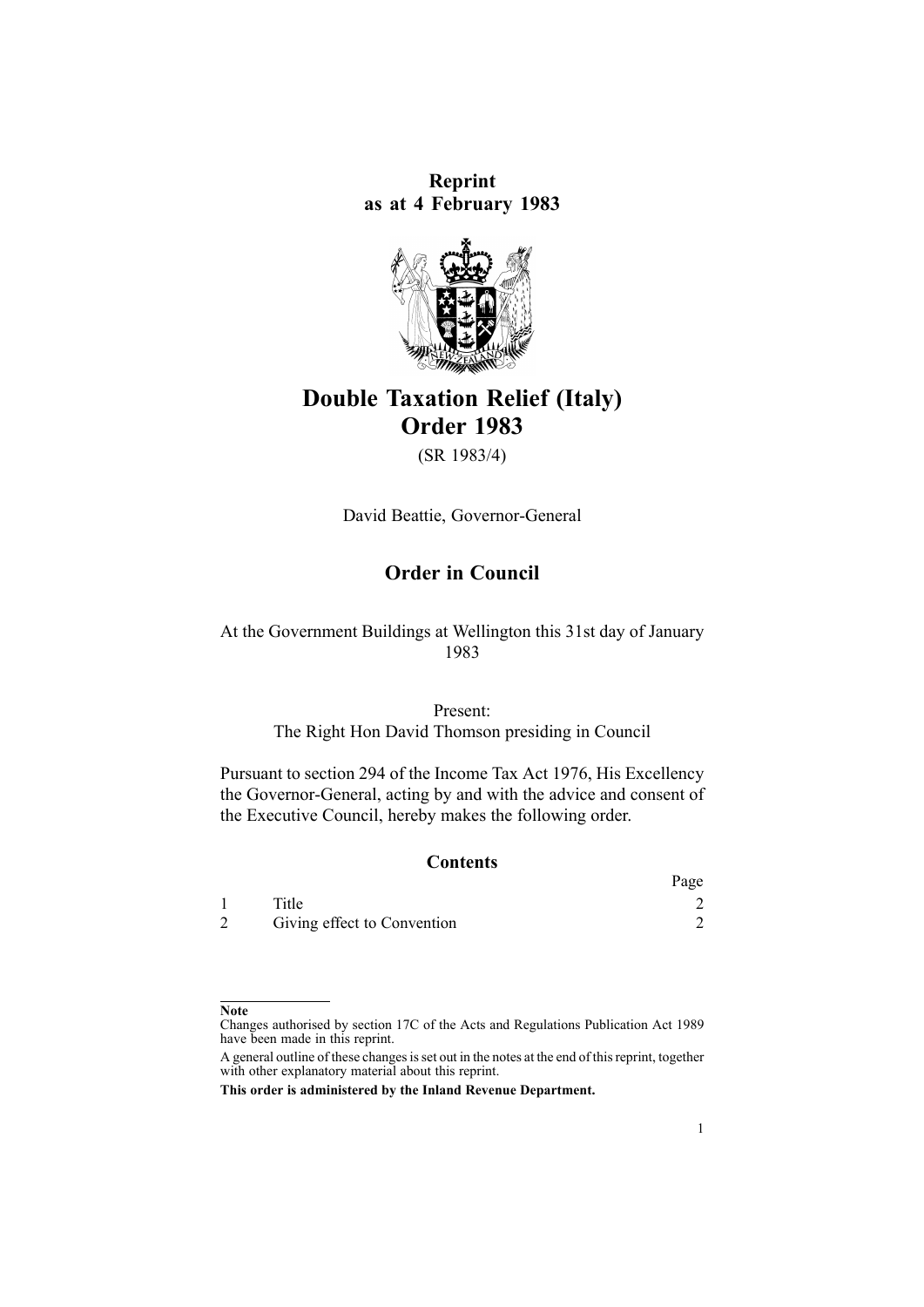#### **Schedule** 2

<span id="page-1-0"></span>**Convention between the Government of New Zealand and the Government of the Republic of Italy for the avoidance of double taxation with respect to taxes on income and the prevention of fiscal evasion**

#### **Order**

# **1 Title**

This order may be cited as the Double Taxation Relief (Italy) Order 1983.

### **2 Giving effect to Convention**

It is hereby declared that the arrangements specified in the Convention set out in the Schedule, being arrangements that have been made with the Government of the Republic of Italy with <sup>a</sup> view to affording relief from double taxation in relation to income tax and excess retention tax imposed under the Income Tax Act 1976 and the personal income tax and corporate income tax imposed by the laws of Italy, shall, in relation to income tax and excess retention tax imposed under that Act, and notwithstanding anything in that Act or any other enactment, have effect according to the tenor of the Convention.

### **Schedule**

# **Convention between the Government of New Zealand and the Government of the Republic of Italy for the avoidance of double taxation with respect to taxes on income and the prevention of fiscal evasion**

The Government of New Zealand and the Government of the Republic of Italy; desiring to conclude <sup>a</sup> convention for the avoidance of double taxation with respec<sup>t</sup> to taxes on income and the prevention of fiscal evasion.

Have agreed as follows: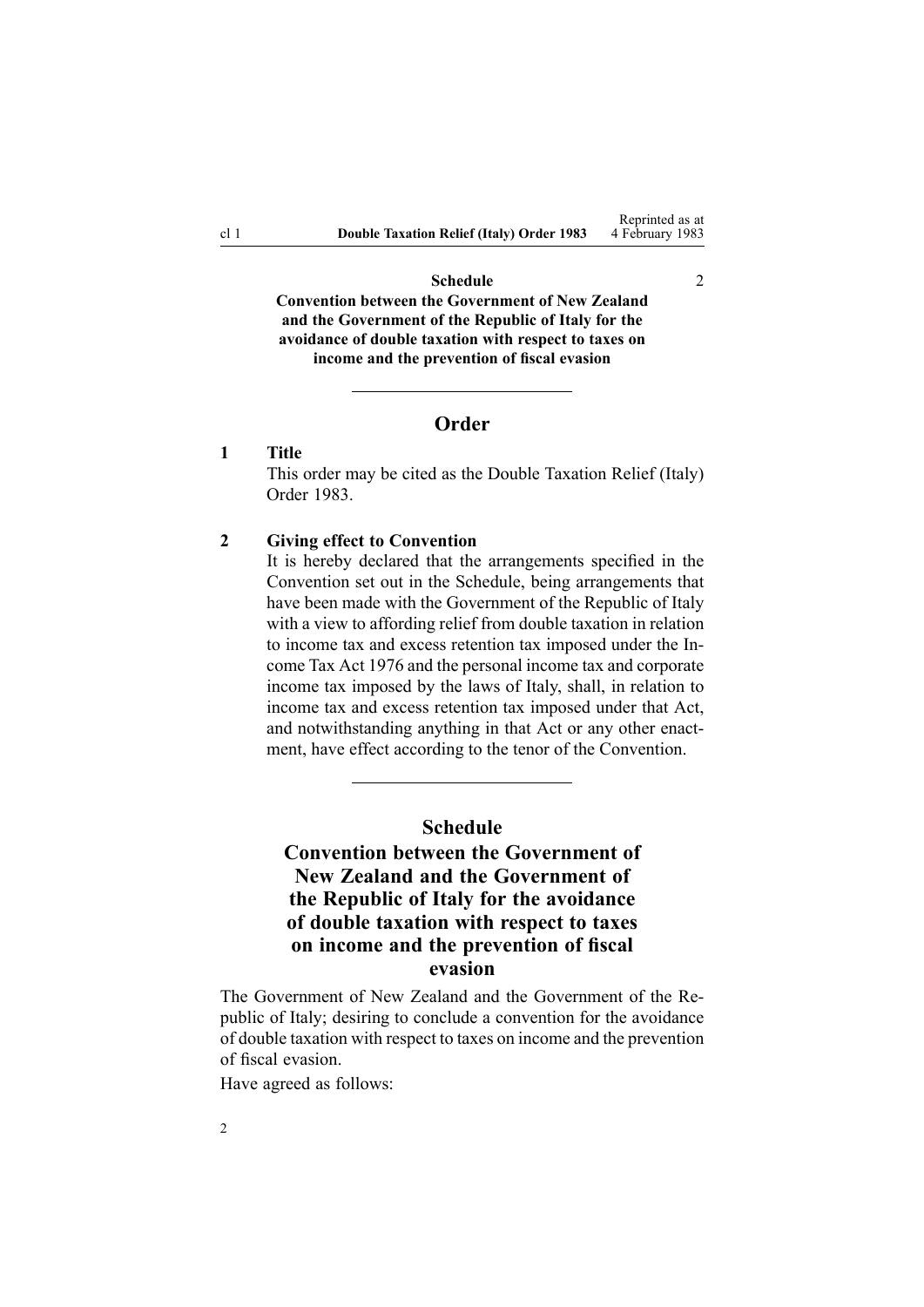### Article 1

### Personal scope

This Convention shall apply to persons who are residents of one or both of the Contracting States.

# Article 2

#### Taxes covered

- 1. This Convention shall apply only to taxes on income imposed on behalf of each Contracting State, irrespective of the manner in which they are levied.
- 2. There shall be regarded as taxes on income all taxes imposed on total income or on elements of income, including taxes on income or gains from the alienation of movable or immovable property.
- 3. The existing taxes to which this Convention shall apply are, in particular:
	- (a) in the case of Italy:
		- (i) the personal income tax (L'imposta sul reddito delle persone fisiche);
		- (ii) the corporate income tax (L'imposta sul reddito delle persone giuridiche);

even if they are collected by withholding taxes at source. (hereinafter referred to as "Italian tax");

- (b) in the case of New Zealand: the income tax and the excess retention tax, even if they are collected by withholding taxes at source. (hereinafter referred to as "New Zealand tax").
- 4. The Convention shall also apply to any identical or substantially similar taxes which are imposed after the date of signature of this Convention in addition to, or in place of, the existing taxes. The competent authorities of the Contracting States shall notify each other of any significant changes which have been made in their respective taxation laws.
- 5. Subject to the provisions of Article 17 the Convention shall not apply to taxes (even if they are collected by withholding taxes at source) payable on lottery winnings, on prizes other than those connected with securities, and winnings from games of chance, ability, contests, guessing games, and betting.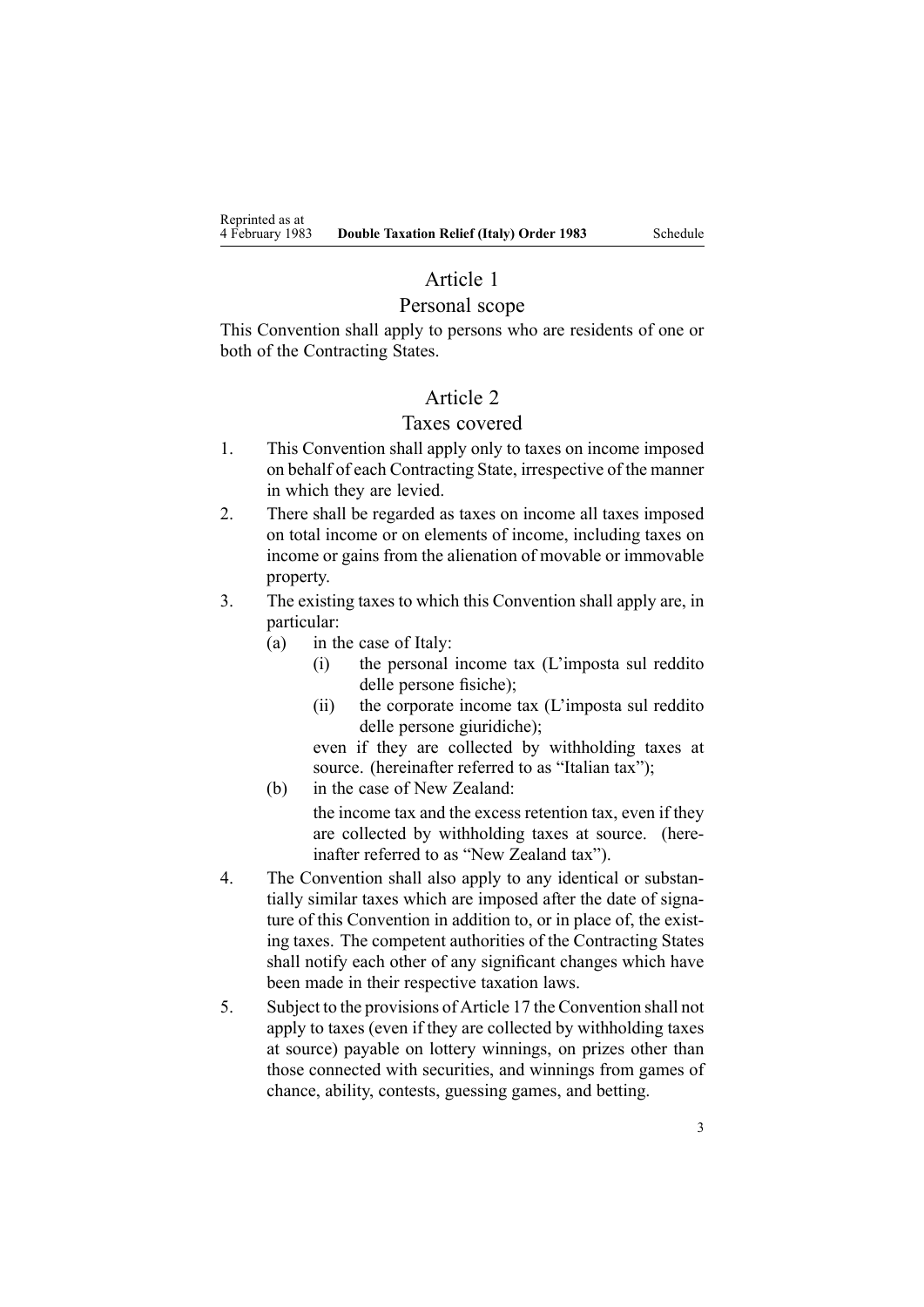#### Article 2*—continued*

6. For the purposes of subparagraph (b) of paragraph 3 of this Article, the income tax does not include the bonus issue tax.

### Article 3

#### General definitions

- 1. In this Convention, unless the context otherwise requires:
	- (a) the term "New Zealand", when used in <sup>a</sup> geographical sense, means the metropolitan territory of New Zealand (including the outlying islands) but does not include the Cook Islands, Niue or Tokelau; it also includes areas adjacent to the territorial sea of the metropolitan territory of New Zealand (including the outlying islands) which by New Zealand legislation have been, or may hereafter be, designated as areas over which New Zealand has sovereign rights for the purposes of exploring them or of exploring, exploiting, conserving and managing the natural resources of the sea, or of the sea-bed and subsoil;
	- (b) the term "Italy" means the Republic of Italy and includes any area beyond the territorial waters of Italy which, in accordance with the laws of Italy concerning the exploration for and exploitation of natural resources, may be designated as an area within which the rights of Italy with respec<sup>t</sup> to the sea-bed and subsoil and natural resources may be exercised;
	- (c) the terms "a Contracting State" and "the other Contracting State" mean New Zealand or Italy as the context requires;
	- (d) the term "person" comprises an individual, <sup>a</sup> company and any other body of persons;
	- (e) the term "company" means any body corporate or any entity which is treated as <sup>a</sup> body corporate for tax purposes;
	- (f) the terms "enterprise of <sup>a</sup> Contracting State" and "enterprise of the other Contracting State" mean respectively an enterprise carried on by <sup>a</sup> resident of <sup>a</sup> Contracting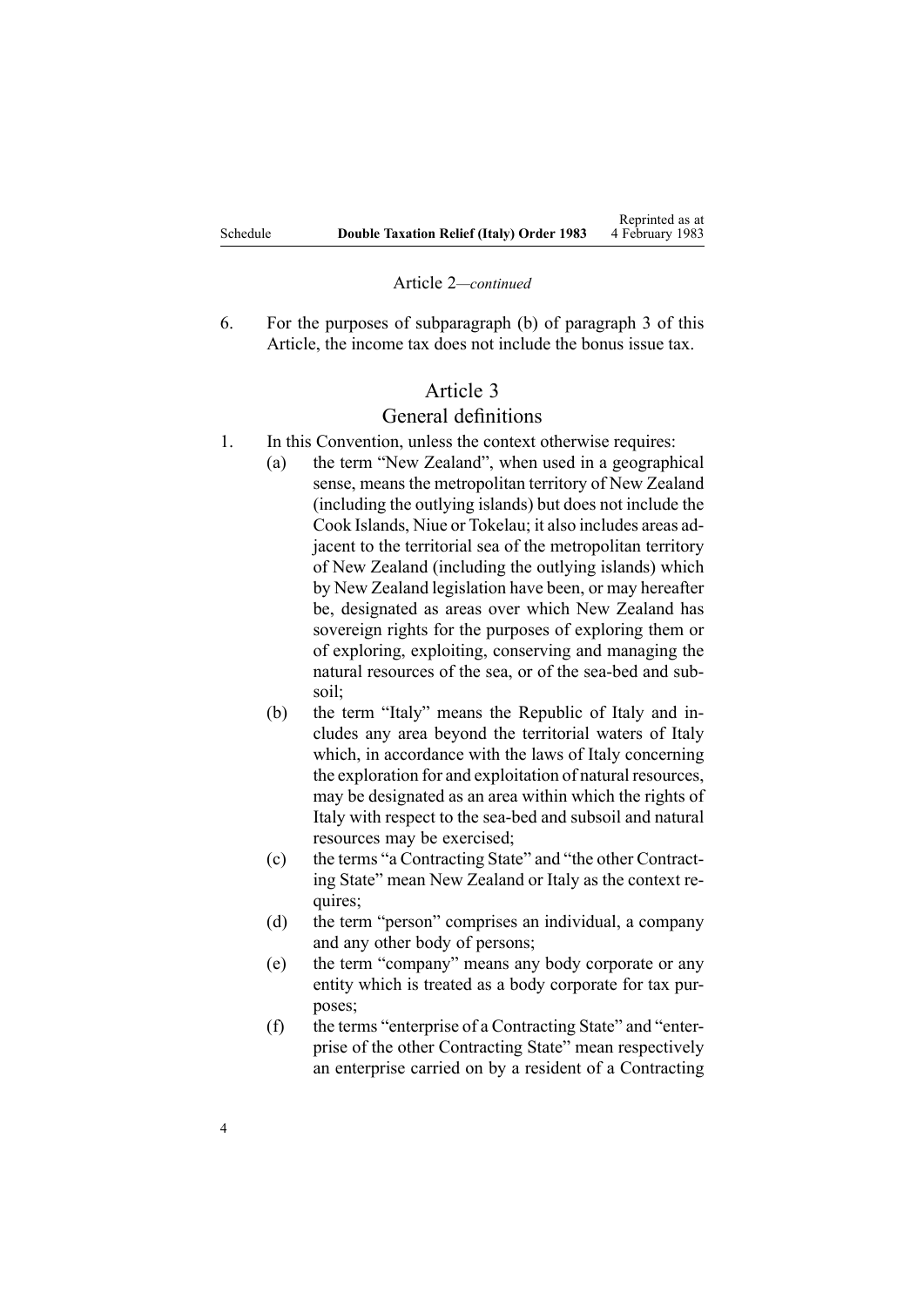#### Article 3*—continued*

State and an enterprise carried on by <sup>a</sup> resident of the other Contracting State;

- (g) the term "national" means:
	- (i) in the case of New Zealand, any individual possessing citizenship of New Zealand and any legal person, partnership and association deriving its status as such from the law in force in New Zealand
	- (ii) in the case of Italy, any individual possessing the nationality of Italy and any legal person, partnership and association deriving its status as such from the law in force in Italy;
- (h) the term "international traffic" means any transport by <sup>a</sup> ship or aircraft operated by an enterprise which has its place of effective managemen<sup>t</sup> in <sup>a</sup> Contracting State, excep<sup>t</sup> when the ship or aircraft is operated solely between places in the other Contracting State;
- (i) the term "competent authority" means:
	- (i) in the case of New Zealand: the Commissioner of Inland Revenue or his authorised representative
	- (ii) in the case of Italy: the Ministry of Finance.
- 2. In this Convention, the terms "Italian tax" and "New Zealand tax" do not include any amount which represents <sup>a</sup> penalty or interest imposed under the law of either Contracting State relating to the taxes to which this Convention applies by virtue of Article 2.
- 3. As regards the application of the Convention by <sup>a</sup> Contracting State any term not otherwise defined shall, unless the context otherwise requires, have the meaning which it has under the laws of that Contracting State relating to the taxes which are the subject of the Convention.

### Article 4

#### Fiscal domicile

1. For the purposes of this Convention, the term "resident of <sup>a</sup> Contracting State" means any person who, under the law of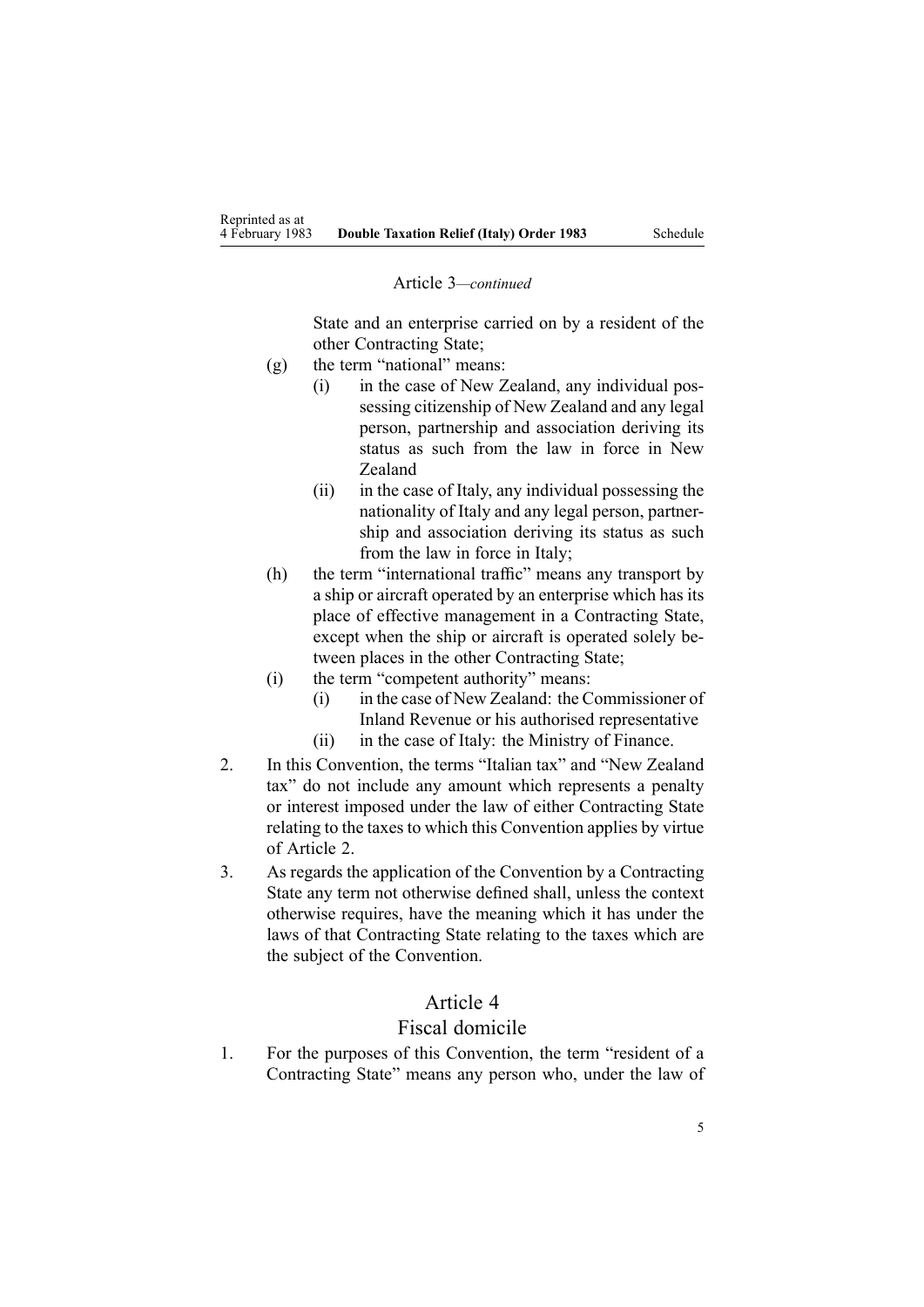#### Article 4*—continued*

that State, is liable to taxation therein by reason of his domicile, residence, place of managemen<sup>t</sup> or any other criterion of <sup>a</sup> similar nature. But this term does not include any person who is liable to tax in that Contracting State in respec<sup>t</sup> only of income from sources situated in that State.

- 2. Where by reason of the provisions of paragraph 1 an individual is <sup>a</sup> resident of both Contracting States, then his status shall be determined as follows:
	- (a) he shall be deemed to be <sup>a</sup> resident of the Contracting State in which he has <sup>a</sup> permanen<sup>t</sup> home available to him. If he has <sup>a</sup> permanen<sup>t</sup> home available to him in both Contracting States, he shall be deemed to be <sup>a</sup> resident of the Contracting State with which his personal and economic relations are closest (centre of vital interests);
	- (b) if the Contracting State in which he has his centre of vital interests cannot be determined, or if he has not <sup>a</sup> permanen<sup>t</sup> home available to him in either Contracting State, he shall be deemed to be <sup>a</sup> resident of the Contracting State in which he has an habitual abode;
	- (c) if he has an habitual abode in both Contracting States or in neither of them, he shall be deemed to be <sup>a</sup> resident of the Contracting State of which he is <sup>a</sup> national;
	- (d) if he is <sup>a</sup> national of both Contracting States or of neither of them, the competent authorities of the Contracting States shall settle the question by mutual agreement.
- 3. Where by reason of the provisions of paragraph 1 <sup>a</sup> person other than an individual is <sup>a</sup> resident of both Contracting States, then it shall be deemed to be <sup>a</sup> resident of the Contracting State in which its place of effective managemen<sup>t</sup> is situated.

# Article 5

#### Permanent establishment

1. For the purposes of this Convention, the term "permanent establishment" means <sup>a</sup> fixed place of businessin which the business of the enterprise is wholly or partly carried on.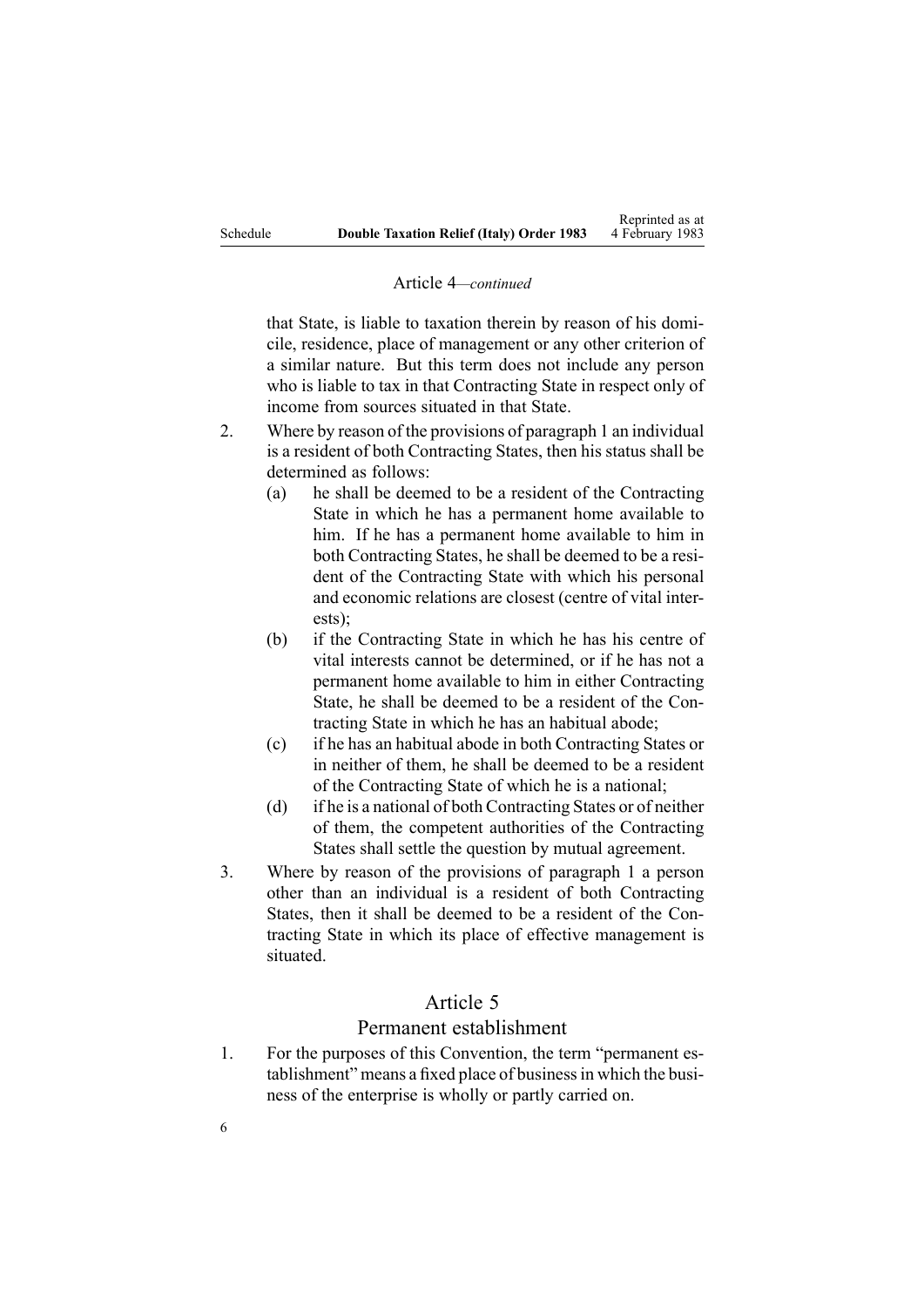#### Article 5*—continued*

- 2. The term "permanent establishment" shall include especially: (a) <sup>a</sup> place of management;
	- (b) <sup>a</sup> branch;
	- (c) an office;
	- (d) <sup>a</sup> factory;
	-
	- (e) <sup>a</sup> workshop;
	- (f) <sup>a</sup> mine, an oil or gas well, <sup>a</sup> quarry or other place of extraction of natural resources;
	- (g) <sup>a</sup> building site or construction or assembly project which exists for more than twelve months.
- 3. The term "permanent establishment" shall not be deemed to include:
	- (a) the use of facilities solely for the purpose of storage, display or delivery of goods or merchandise belonging to the enterprise;
	- (b) the maintenance of <sup>a</sup> stock of goods or merchandise belonging to the enterprise solely for the purpose of storage, display or delivery;
	- (c) the maintenance of <sup>a</sup> stock of goods or merchandise belonging to the enterprise solely for the purpose of processing by another enterprise;
	- (d) the maintenance of <sup>a</sup> fixed place of business solely for the purpose of purchasing goods or merchandise, or for collecting information, for the enterprise;
	- (e) the maintenance of <sup>a</sup> fixed place of business solely for the purpose of advertising, for the supply of information, for scientific research or for similar activities which have <sup>a</sup> preparatory or auxiliary character, for the enterprise.
- 4. An enterprise of <sup>a</sup> Contracting State shall be deemed to have <sup>a</sup> permanen<sup>t</sup> establishment in the other Contracting State if:
	- (a) it carries on supervisory activities in that other State for more than twelve months in connection with <sup>a</sup> construction, installation or assembly project which is being undertaken in that other State; or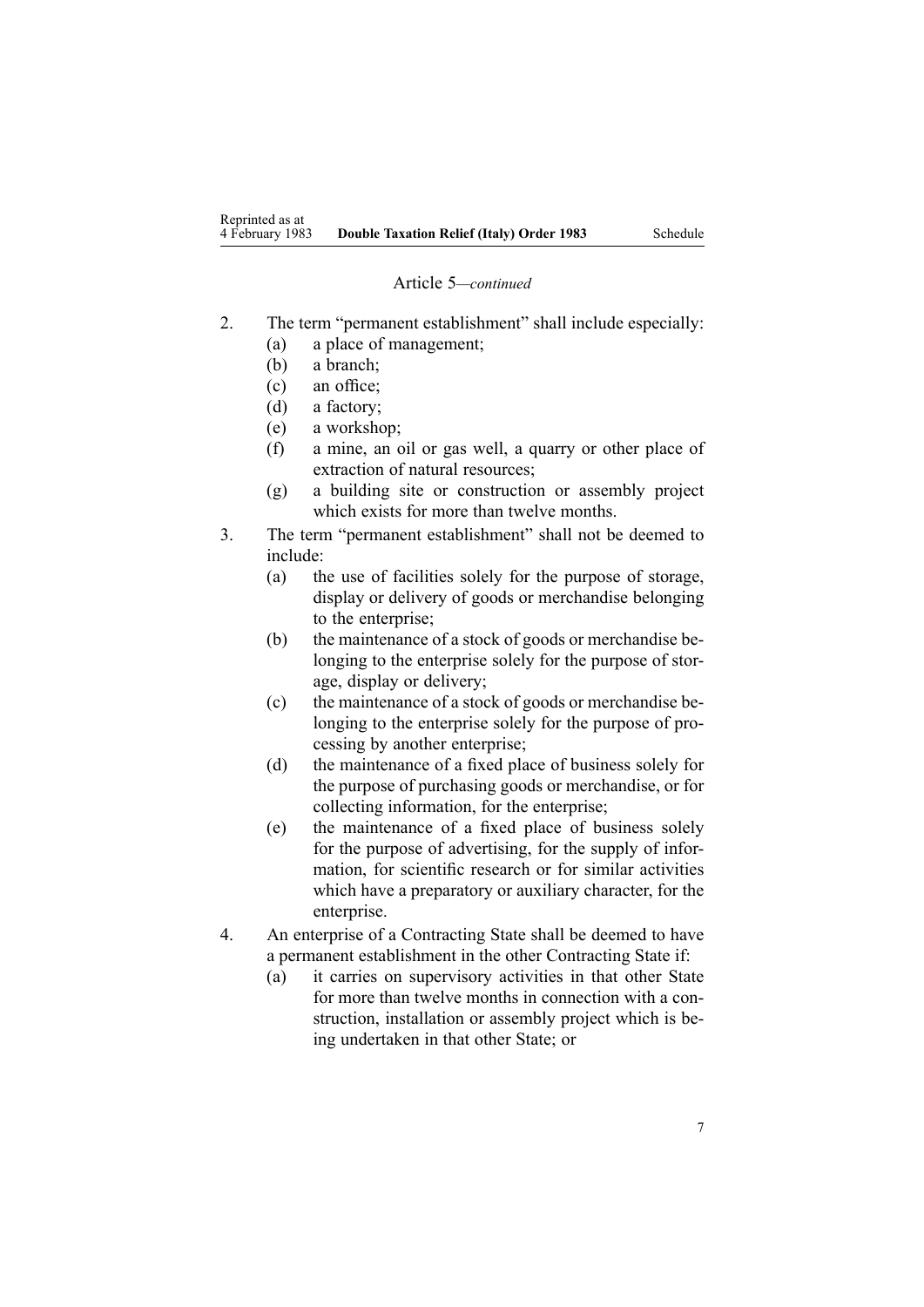#### Article 5*—continued*

- (b) substantial equipment or machinery is for more than twelve months in that other State being used or installed by, for or under contract with the enterprise.
- 5. A person acting in <sup>a</sup> Contracting State on behalf of an enterprise of the other Contracting State—other than an agen<sup>t</sup> of an independent status to whom paragraph 6 applies—shall be deemed to be <sup>a</sup> permanen<sup>t</sup> establishment in the first-mentioned State if he has, and habitually exercises in that State, an authority to conclude contracts in the name of the enterprise, unless his activities are limited to the purchase of goods or merchandise for the enterprise.
- 6. An enterprise of <sup>a</sup> Contracting State shall not be deemed to have <sup>a</sup> permanen<sup>t</sup> establishment in the other Contracting State merely because it carries on business in that other State through <sup>a</sup> broker, general commission agen<sup>t</sup> or any other agen<sup>t</sup> of an independent status, where such persons are acting in the ordinary course of their business.
- 7. The fact that <sup>a</sup> company which is <sup>a</sup> resident of <sup>a</sup> Contracting State controls or is controlled by <sup>a</sup> company which is <sup>a</sup> resident of the other Contracting State, or which carries on business in that other State (whether through <sup>a</sup> permanen<sup>t</sup> establishment or otherwise), shall not of itself constitute either company <sup>a</sup> permanen<sup>t</sup> establishment of the other.

# Article 6

#### Income from real property

- 1. Income from real property including income from agriculture or forestry may be taxed in the Contracting State in which such property is situated.
- 2. The term "real property" ("beni immobili") shall be defined in accordance with the law of the Contracting State in which the property in question is situated. The term shall, in any case, include property accessory to real property, livestock and equipment used in agriculture and forestry and rights to which the provisions of general law respecting landed property apply. The term shall also include usufruct of real property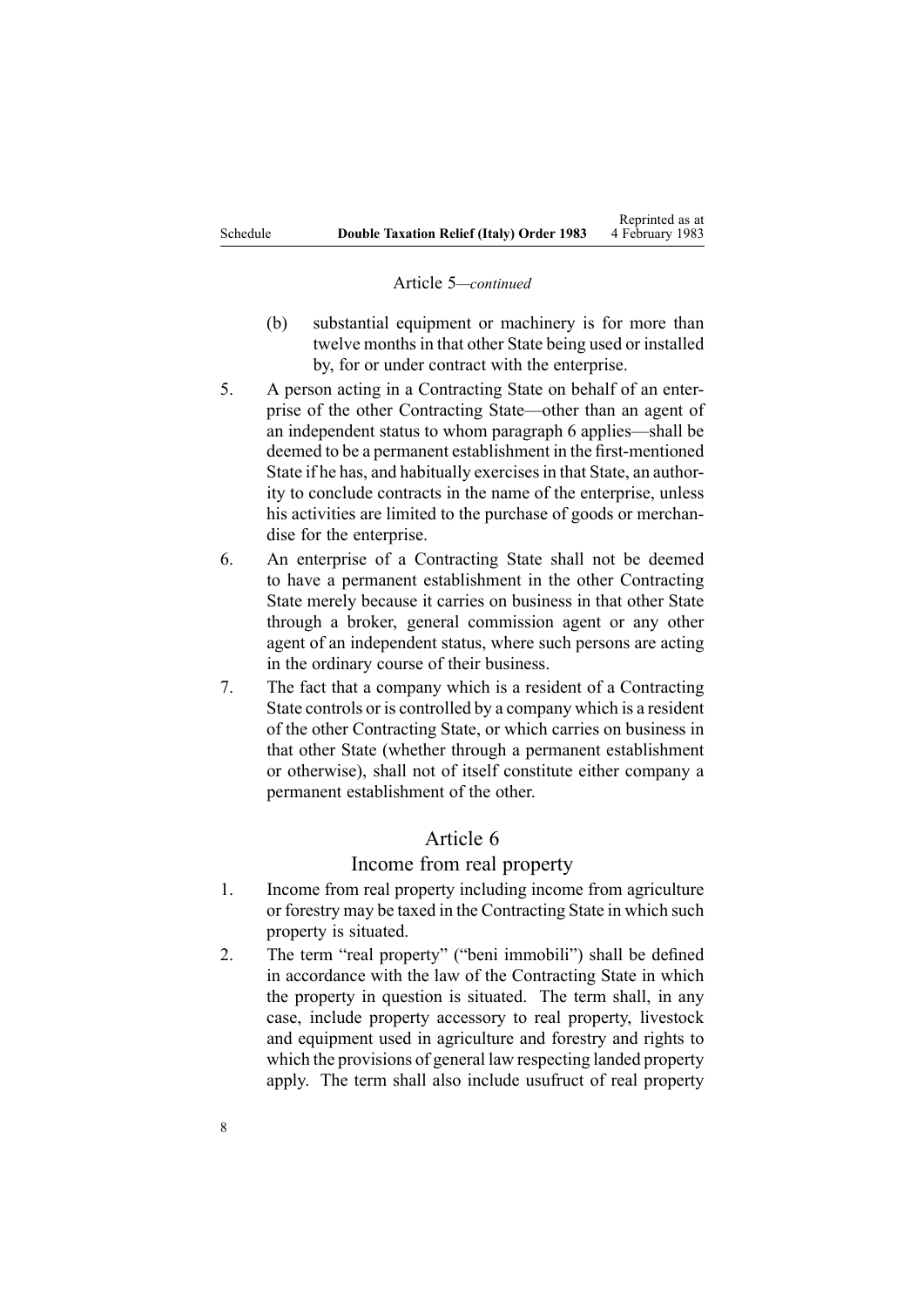#### Article 6*—continued*

and rights to variable or fixed payments as consideration for the working of, or the right to work, mineral deposits, sources and other natural resources; ships, boats and aircraft shall not be regarded as real property.

- 3. The provisions of paragraph 1 shall apply to income derived from the direct use, letting, or use in any other form of real property.
- 4. The provisions of paragraphs 1 and 3 shall also apply to the income from real property of an enterprise and to the income from real property used for the performance of professional services.

### Article 7

### Business profits

- 1. The profits of an enterprise of <sup>a</sup> Contracting State shall be taxable only in that State unless the enterprise carries on business in the other Contracting State through <sup>a</sup> permanen<sup>t</sup> establishment situated therein. If the enterprise carries on business as aforesaid, the profits of the enterprise may be taxed in the other State but only so much of them as is attributable to that permanent establishment.
- 2. Subject to the provisions of paragraph 3 where an enterprise of <sup>a</sup> Contracting State carries on businessin the other Contracting State through a permanent establishment situated therein, there shall in each Contracting State be attributed to that permanen<sup>t</sup> establishment the profits which it might be expected to make if it were <sup>a</sup> distinct and separate enterprise engaged in the same or similar activities under the same or similar conditions and dealing wholly independently with the enterprise of which it is <sup>a</sup> permanen<sup>t</sup> establishment.
- 3. In the determination of the profits of <sup>a</sup> permanen<sup>t</sup> establishment, there shall be allowed as deductions expenses which are incurred for the purposes of the permanen<sup>t</sup> establishment including executive and general administrative expenses so incurred, whether in the State in which the permanen<sup>t</sup> establishment is situated or elsewhere.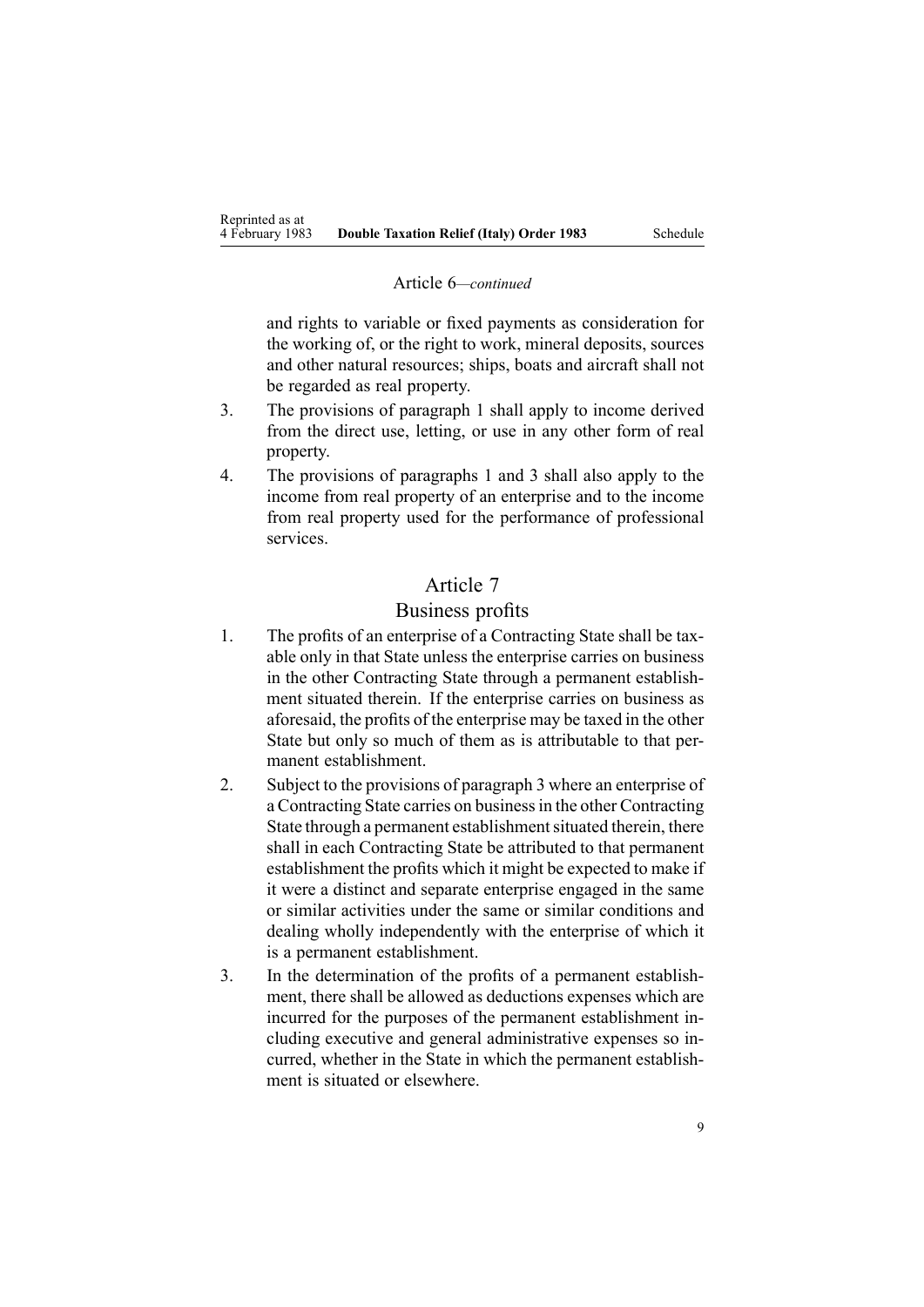#### Article 7*—continued*

- 4. Insofar as it has been customary in <sup>a</sup> Contracting State to determine the profits to be attributed to <sup>a</sup> permanen<sup>t</sup> establishment on the basis of an apportionment of the total profits of the enterprise to its various parts, nothing in paragraph 2 shall preclude that Contracting State from determining the profits to be taxed by such an apportionment as may be customary; the method of apportionment adopted shall, however, be such that the result shall be in accordance with the principles embodied in this article.
- 5. No profits shall be attributed to <sup>a</sup> permanen<sup>t</sup> establishment by reason of the mere purchase by that permanen<sup>t</sup> establishment of goods or merchandise for the enterprise.
- 6. For the purposes of the preceding paragraphs, the profits to be attributed to the permanen<sup>t</sup> establishment shall be determined by the same method year by year unless there is good and sufficient reason to the contrary.
- 7. Where profits include items of income which are dealt with separately in other articles of this Convention, then the provisions of those articles shall not be affected by the provisions of this article.

### Article 8

#### Shipping and air transport

- 1. Profits from the operation of ships or aircraft in international traffic shall be taxable only in the Contracting State in which the place of effective managemen<sup>t</sup> of the enterprise is situated.
- 2. If the place of effective managemen<sup>t</sup> of <sup>a</sup> shipping enterprise is aboard <sup>a</sup> ship, then it shall be deemed to be situated in the Contracting State in which the home harbour of the ship is situated, or, if there is no such home harbour, in the Contracting State of which the operator of the ship is <sup>a</sup> resident.
- 3. The provisions of paragraph 1 shall also apply to profits derived from the participation in <sup>a</sup> pool, <sup>a</sup> joint business or in an international operating agency.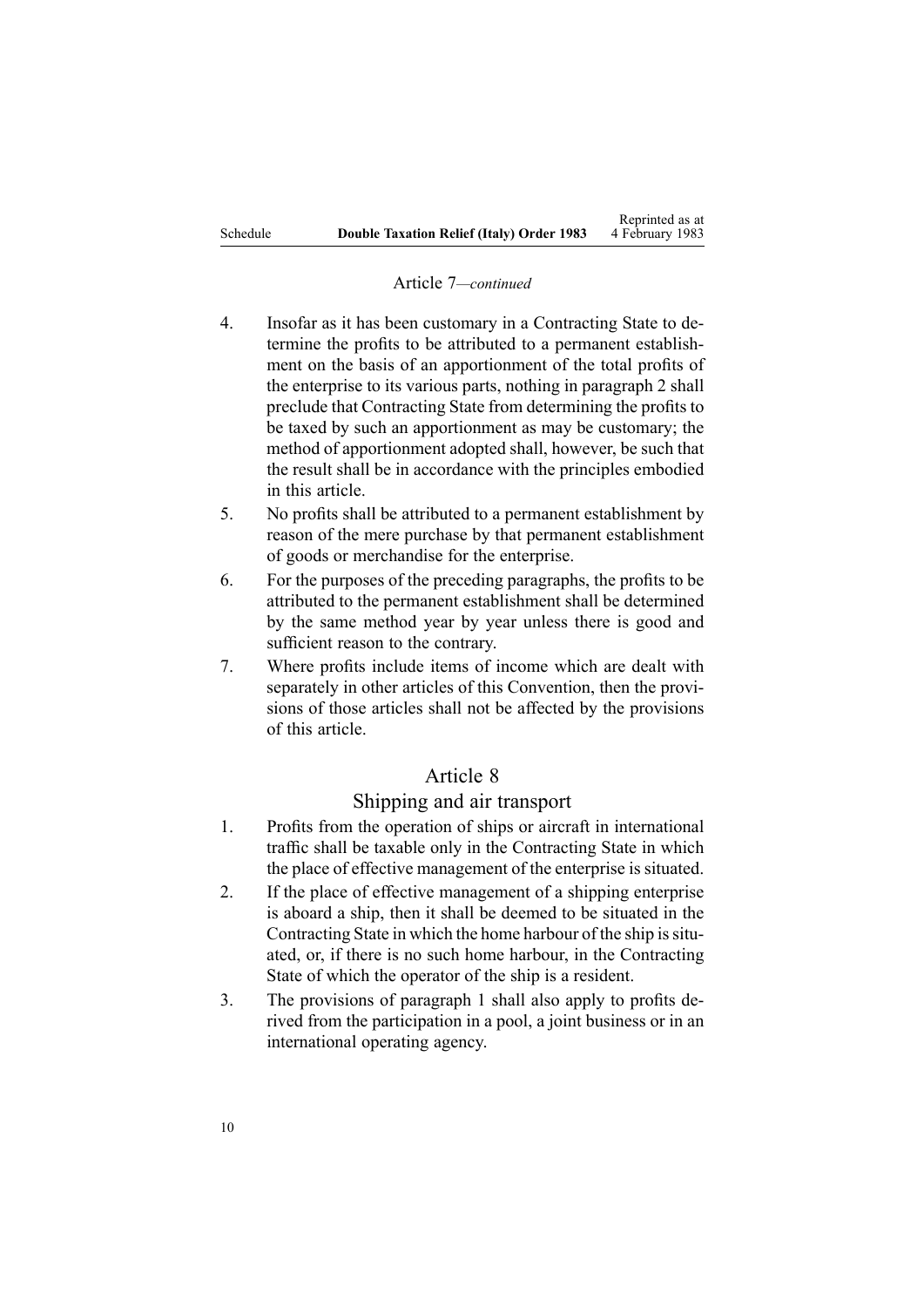### Article 9

### Associated enterprises

#### Where

- (a) an enterprise of <sup>a</sup> Contracting State participates directly or indirectly in the management, control or capital of an enterprise of the other Contracting State, or
- (b) the same persons participate directly or indirectly in the management, control or capital of an enterprise of <sup>a</sup> Contracting State and an enterprise of the other Contracting State,

and in either case conditions are made or imposed between the two enterprises in their commercial or financial relations which differ from those which might be expected to be made between independent enterprises, then any profits which would, but for those conditions, have accrued to one of the enterprises, but, by reason of those conditions, have not so accrued, may be included in the profits of that enterprise and taxed accordingly.

# Article 10

### Dividends

- 1. Dividends paid by <sup>a</sup> company which is <sup>a</sup> resident of <sup>a</sup> Contracting State to <sup>a</sup> resident of the other Contracting State may be taxed in that other State.
- 2. However, such dividends may also be taxed in the Contracting State of which the company paying the dividends is <sup>a</sup> resident and according to the laws of that State, but if the recipient is the beneficial owner of the dividends the amount of tax so charged shall not exceed 15 percen<sup>t</sup> of the gross amount of the dividends. The competent authorities of the Contracting State shall by mutual agreemen<sup>t</sup> settle the mode of application of this limitation.

This paragraph shall not affect the taxation of the company in respec<sup>t</sup> of the profits out of which the dividends are paid.

- 3. The term "dividends" in this Article means income from shares and other income assimilated to income from shares by the taxation law of the Contracting State of which the company making the distribution is <sup>a</sup> resident.
- 4. The provisions of paragraphs 1 and 2 shall not apply if the beneficial owner of the dividends, being <sup>a</sup> resident of <sup>a</sup>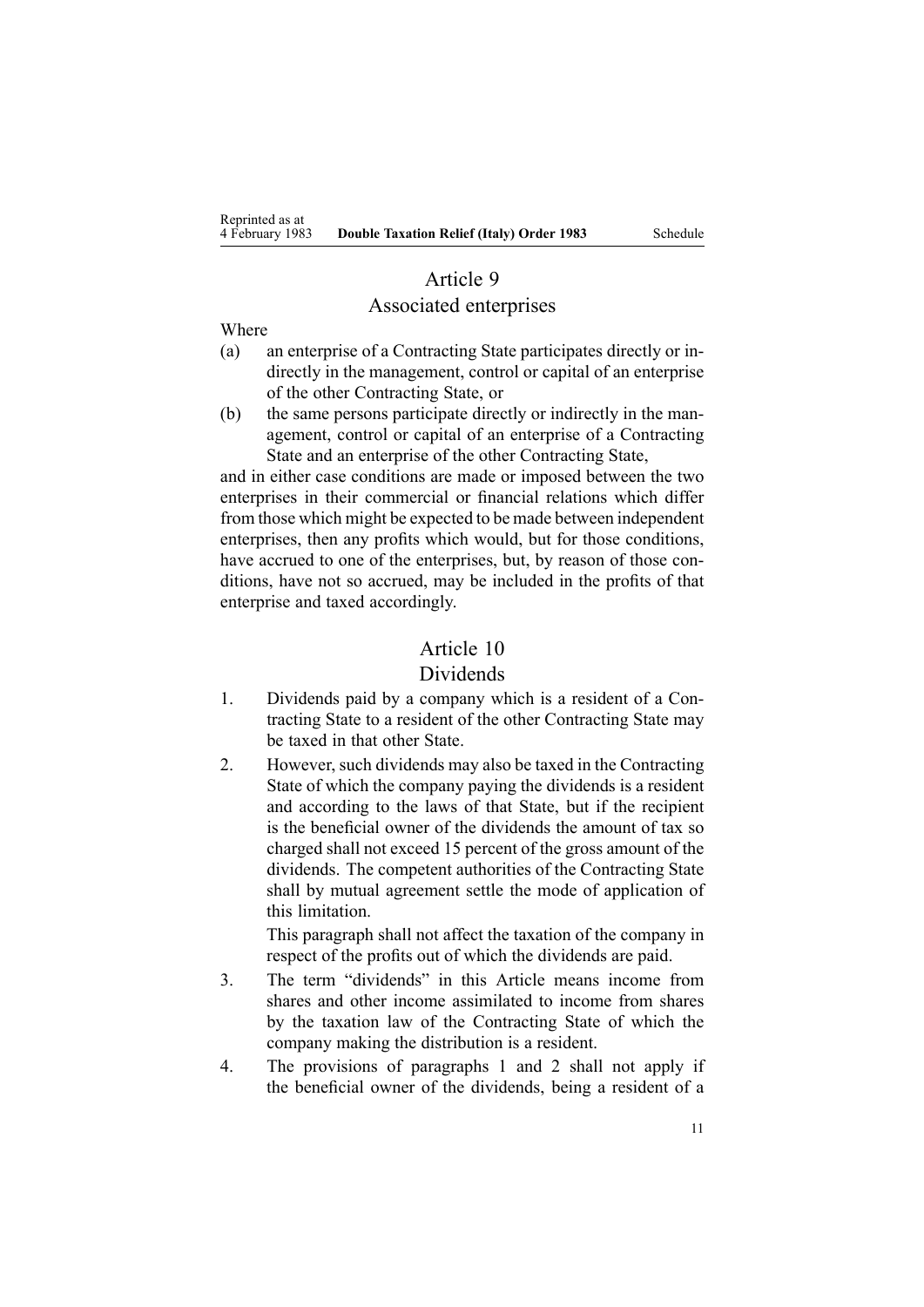#### Article 10*—continued*

Contracting State carries on business in the other Contracting State, of which the company paying the dividends is <sup>a</sup> resident, through <sup>a</sup> permanen<sup>t</sup> establishment situated therein or performs in that other State professional services from <sup>a</sup> fixed base situated therein and the holding in respec<sup>t</sup> of which the dividends are paid is effectively connected with such permanen<sup>t</sup> establishment or fixed base. In such <sup>a</sup> case the dividends are taxable in that other Contracting State according to its own law.

5. Where <sup>a</sup> company which is <sup>a</sup> resident of <sup>a</sup> Contracting State derives profits or income from the other Contracting State, that other State may not impose any tax on the dividends paid by the company, excep<sup>t</sup> insofar as such dividends are paid to <sup>a</sup> resident of that other State or insofar as the holding in respec<sup>t</sup> of which the dividends are paid is effectively connected with <sup>a</sup> permanen<sup>t</sup> establishment or <sup>a</sup> fixed base situated in that other State, nor subject the company's undistributed profits to <sup>a</sup> tax on the company's undistributed profits, even if the dividends paid or the undistributed profits consist wholly or partly of profits or income arising in such other State.

#### Article 11

### Interest

- 1. Interest arising in <sup>a</sup> Contracting State and paid to <sup>a</sup> resident of the other Contracting State may be taxed in that other State.
- 2. However, such interest may be taxed in the Contracting State in which it arises, and according to the law of that State, but if the recipient is the beneficial owner of the interest, the tax so charged shall not exceed 10 percen<sup>t</sup> of the gross amount of the interest. The competent authorities of the Contracting States shall by mutual agreemen<sup>t</sup> settle the mode of application of this limitation.
- 3. Notwithstanding the provisions of paragraph 2, interest arising in <sup>a</sup> Contracting State shall be exemp<sup>t</sup> from tax in that State if:
	- (a) the payer of the interest is the Government of that Contracting State or <sup>a</sup> local authority thereof; or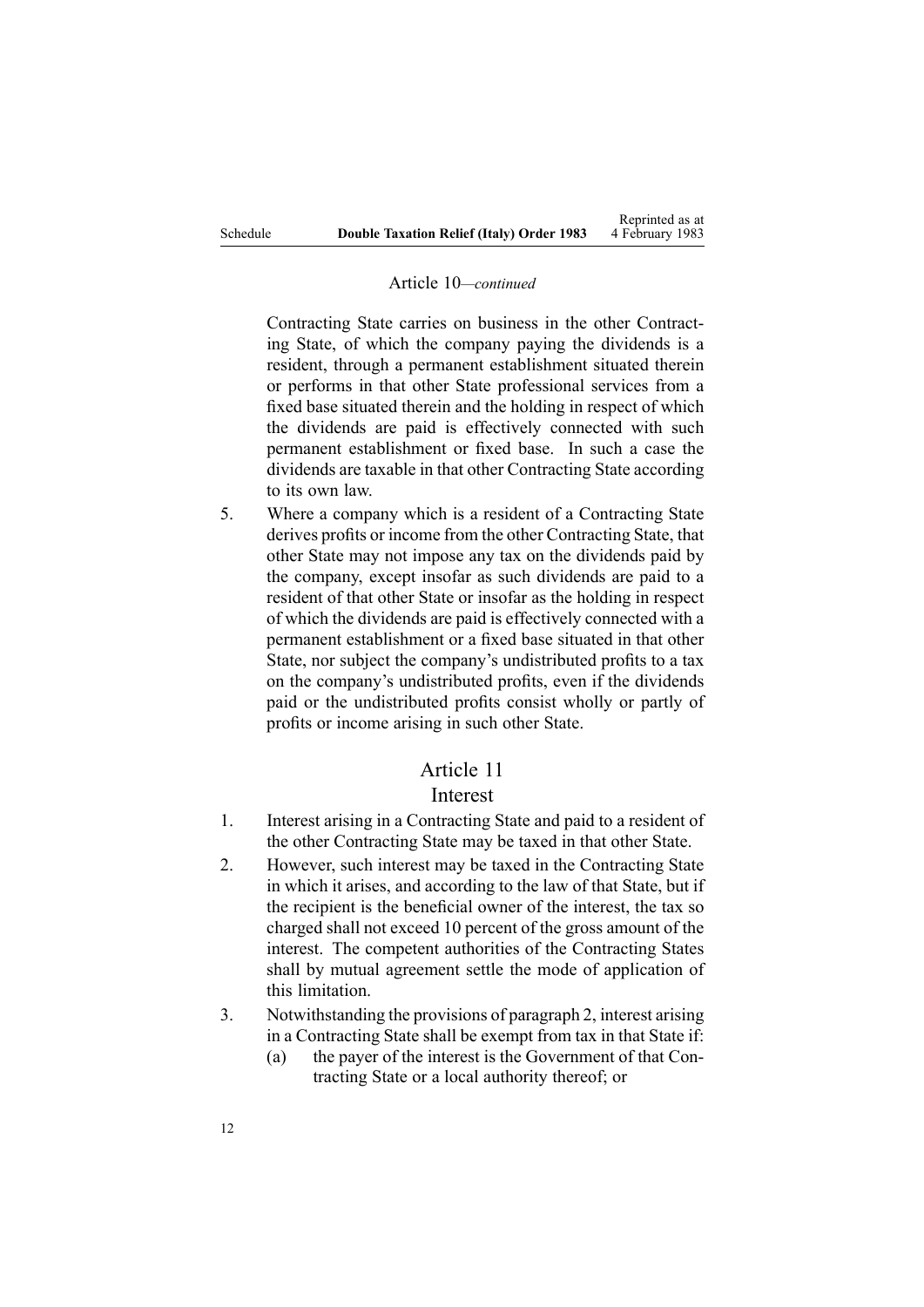#### Article 11*—continued*

- (b) the interest is paid to the Government of the other Contracting State or local authority thereof or any agency or instrumentality (including <sup>a</sup> financial institution) wholly owned by that other Contracting State or local authority thereof; or
- (c) the interest is paid to any other agency or instrumentality (including <sup>a</sup> financial institution), in relation to loans made in application of an agreemen<sup>t</sup> concluded between the Governments of the Contracting States.
- 4. The term "interest" as used in this Article means income from Government securities, bonds or debentures, whether or not secured by mortgage and whether or not carrying <sup>a</sup> right to participate in profits, and debt-claims of every kind as well as all other income assimilated to income from money lent by the taxation law of the State in which the income arises. However, the term "interest" does not include income dealt with in Article 10.
- 5. The provisions of paragraphs 1 and 2 shall not apply if the beneficial owner of the interest, being <sup>a</sup> resident of <sup>a</sup> Contracting State, carries on business in the other Contracting State in which the interest arises, through <sup>a</sup> permanen<sup>t</sup> establishment situated therein, or performs in that other State professional services from a fixed base situated therein, and the debt-claims in respec<sup>t</sup> of which the interest is paid is effectively connected with such permanen<sup>t</sup> establishment or fixed base. In such <sup>a</sup> case, the interest is taxable in that other Contracting State according to its own law.
- 6. Interest shall be deemed to arise in <sup>a</sup> Contracting State when the payer is that State itself, <sup>a</sup> political or administrative subdivision, <sup>a</sup> local authority or <sup>a</sup> resident of that State. Where, however, the person paying the interest, whether he is <sup>a</sup> resident of <sup>a</sup> Contracting State or not, has in <sup>a</sup> Contracting State <sup>a</sup> permanen<sup>t</sup> establishment in connection with which the indebtedness on which the interest is paid was incurred, and such interest is borne by such permanen<sup>t</sup> establishment, then such interest shall be deemed to arise in the Contracting State in which the permanen<sup>t</sup> establishment is situated.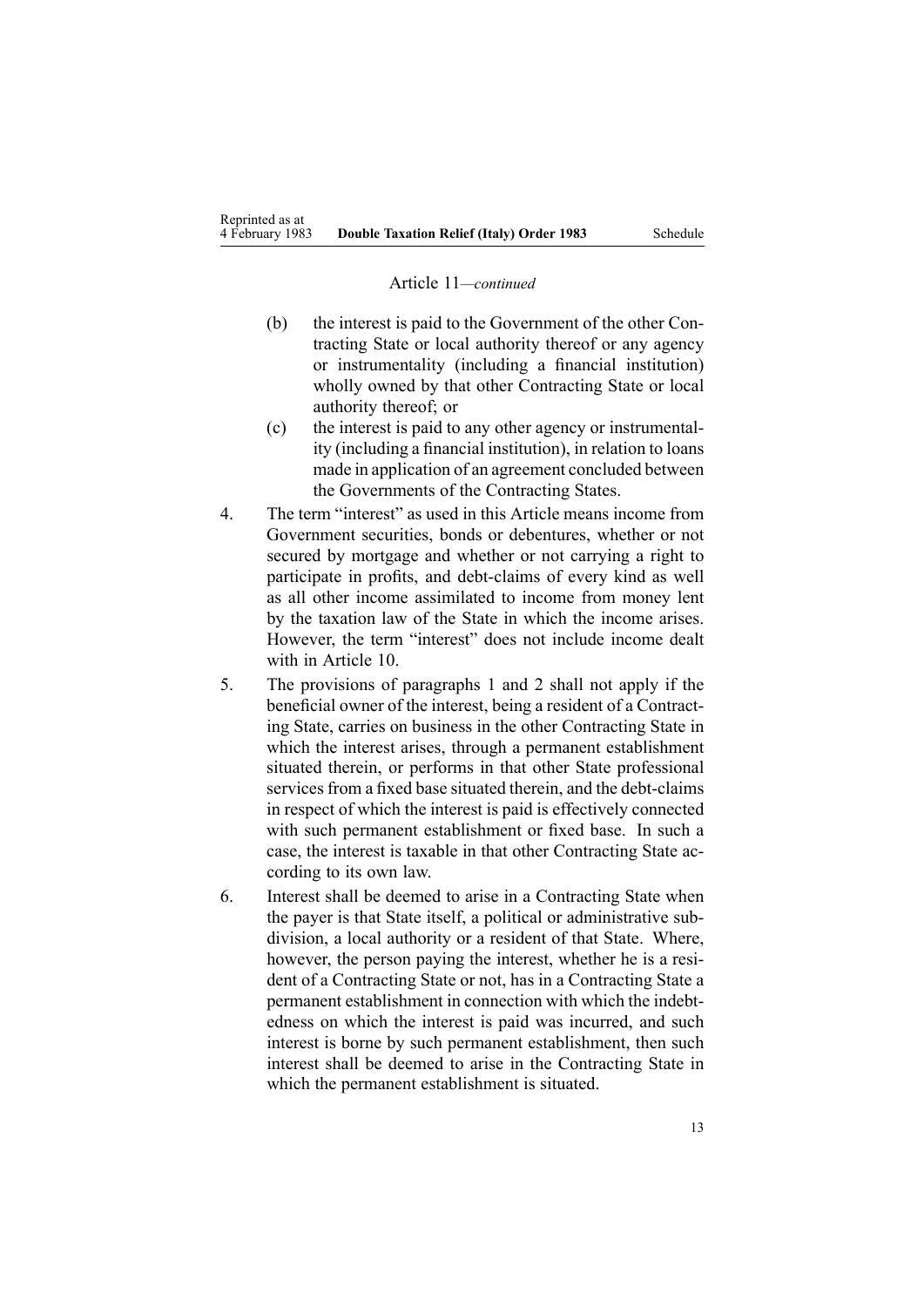#### Article 11*—continued*

7. Where, owing to <sup>a</sup> special relationship between the payer and the beneficial owner or between both of them and some other person, the amount of the interest paid, having regard to the debt-claim for which it is paid, exceeds the amount which would have been agreed upon by the payer and the beneficial owner in the absence of such relationship, the provisions of this Article shall apply only to the last-mentioned amount. In that case, the excess par<sup>t</sup> of the payments shall remain taxable according to the law of each Contracting State, due regard being had to the other provisions of this Convention.

# Article 12

### Royalties

- 1. Royalties arising in <sup>a</sup> Contracting State and paid to <sup>a</sup> resident of the other Contracting State may be taxed in that other State.
- 2. However, such royalties may also be taxed in the Contracting State in which they arise, and according to the laws of that State, but if the recipient is the beneficial owner of the royalties the amount of tax so charged shall not exceed 10 percen<sup>t</sup> of the gross amount of the royalties. The competent authorities of the Contracting States shall by mutual agreemen<sup>t</sup> settle the mode of application of this limitation.
- 3. The term "royalties" as used in this Article means payments of any kind received as <sup>a</sup> consideration for the use of, or the right to use, any copyright of literary, artistic orscientific work including cinematograph films, films or video tapes for use in connection with television or tapes for use in connection with radio broadcasting, any patent, trade mark, design or model, plan, secret formula or process, or for the use of, or the right to use, industrial, commercial, or scientific equipment, or for information concerning industrial, commercial or scientific experience.
- 4. The provisions of paragraphs 1 and 2 shall not apply if the beneficial owner of the royalties, being <sup>a</sup> resident of <sup>a</sup> Contracting State, carries on business in the other Contracting State in which the royalties arise through <sup>a</sup> permanen<sup>t</sup> estab-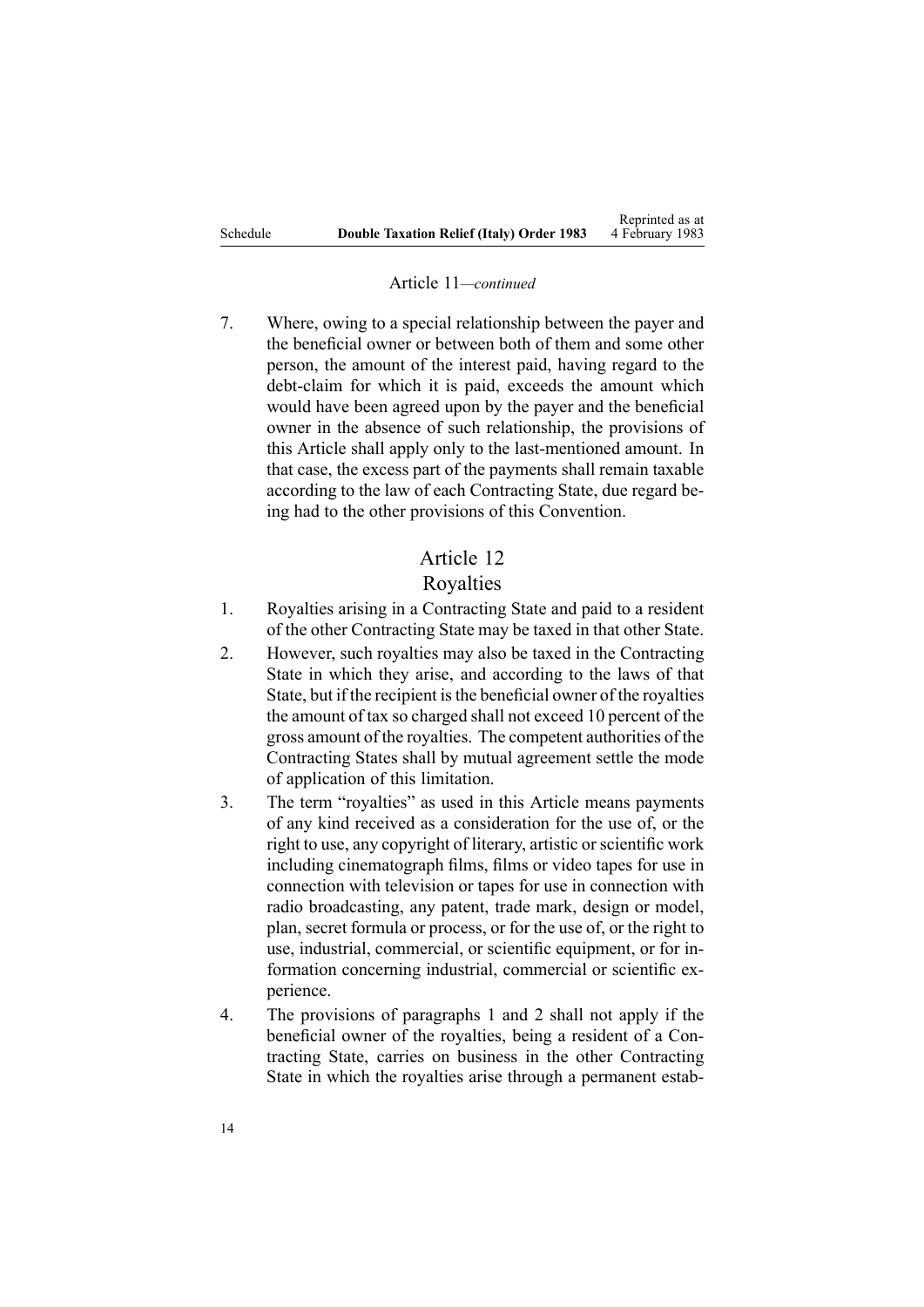#### Article 12*—continued*

lishment situated therein, or performs in that other State professional services from <sup>a</sup> fixed based situated therein, and the right or property in respec<sup>t</sup> of which the royalties are paid is effectively connected with such permanen<sup>t</sup> establishment or fixed base. In such <sup>a</sup> case, the royalties are taxable in that other Contracting State according to its own law.

- 5. Royalties, shall be deemed to arise in <sup>a</sup> Contracting State when the payer is that State itself, <sup>a</sup> political or administrative subdivision, <sup>a</sup> local authority or <sup>a</sup> resident of that State. Where, however, the person paying the royalties, whether he is <sup>a</sup> resident of <sup>a</sup> Contracting State or not, has in <sup>a</sup> Contracting State <sup>a</sup> permanen<sup>t</sup> establishment in connection with which the obligation to pay the royalties was incurred, and those royalties are borne as such by that permanen<sup>t</sup> establishment, then such royalties shall be deemed to arise in the Contracting State in which the permanen<sup>t</sup> establishment is situated.
- 6. Where, owing to <sup>a</sup> special relationship between the payer and the beneficial owner or between both of them and some other person, the amount of the royalties paid, having regard to the use, right or information for which they are paid, exceeds the amount which would have been agreed upon by the payer and the beneficial owner in the absence of such relationship, the provisions of this Article shall apply only to the last-mentioned amount. In that case, the excess par<sup>t</sup> of the payments shall remain taxable according to the law of each Contracting State, due regard being had to the other provisions of this Convention.

### Article 13

### Alienation of property

- 1. Income or gains from the alienation of real property, as defined in paragraph 2 of Article 6, may be taxed in the Contracting State in which such property is situated.
- 2. Income or gains from the alienation of movable property (personal property) forming par<sup>t</sup> of the business property of <sup>a</sup> permanent establishment which an enterprise of <sup>a</sup> Contracting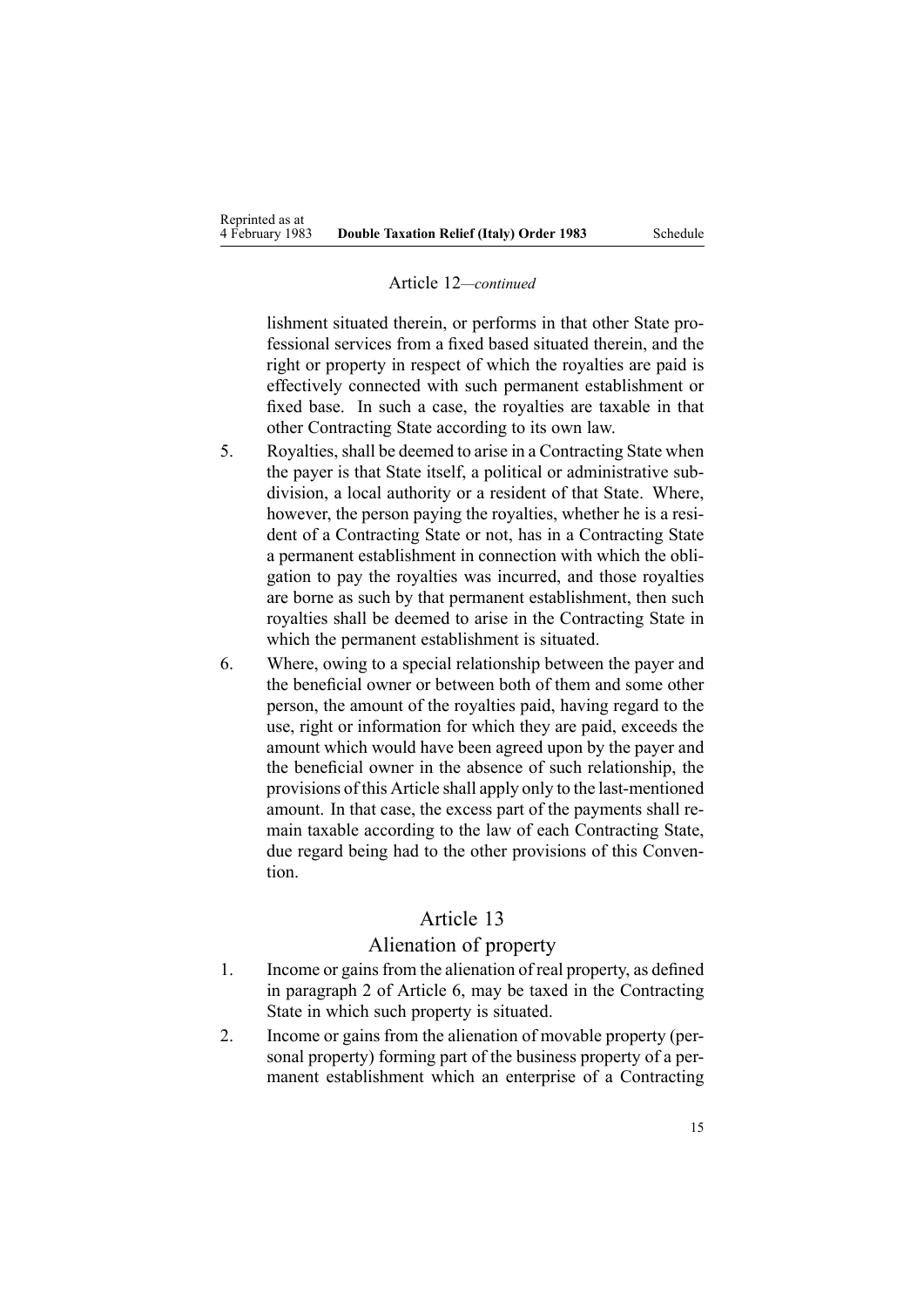#### Article 13*—continued*

State has in the other Contracting State or of movable property pertaining to <sup>a</sup> fixed base available to <sup>a</sup> resident of <sup>a</sup> Contracting State in the other Contracting State for the purpose of performing professional services, including such gains from the alienation of such <sup>a</sup> permanen<sup>t</sup> establishment (alone or together with the whole enterprise) or of such <sup>a</sup> fixed base, may be taxed in the other State. However, gains from the alienation of ships or aircraft operated in international traffic and movable property pertaining to the operation of such ships or aircraft shall be taxable only in the Contracting State in which the place of effective managemen<sup>t</sup> of the enterprise is situated.

- 3. Income or gains from the alienation of shares of <sup>a</sup> company, the property of which consists principally of real property situated in <sup>a</sup> Contracting State, may be taxed in that State. Income or gains from the alienation of an interest in <sup>a</sup> partnership or <sup>a</sup> trust, the property of which consists principally of real property situated in <sup>a</sup> Contracting State, may be taxed in that State.
- 4. Income or gains from the alienation of any property other than those mentioned in paragraphs 1, 2 and 3, shall be taxable only in the Contracting State of which the alienator is <sup>a</sup> resident.

# Article 14

#### Independent personal services

- 1. Income derived by <sup>a</sup> resident of <sup>a</sup> Contracting State in respec<sup>t</sup> of professional services or other independent activities of <sup>a</sup> similar character shall be taxable only in that State, unless he has <sup>a</sup> fixed base regularly available to him in the other Contracting State for the purpose of performing his activities. If he has such <sup>a</sup> fixed base, the income may be taxed in the other Contracting State but only so much of it as is attributable to that fixed base.
- 2. The term "professional services" includes, especially, independent scientific, literary, artistic, educational or teaching activities as well as the independent activities of physicians, lawyers, engineers, architects, dentists and accountants.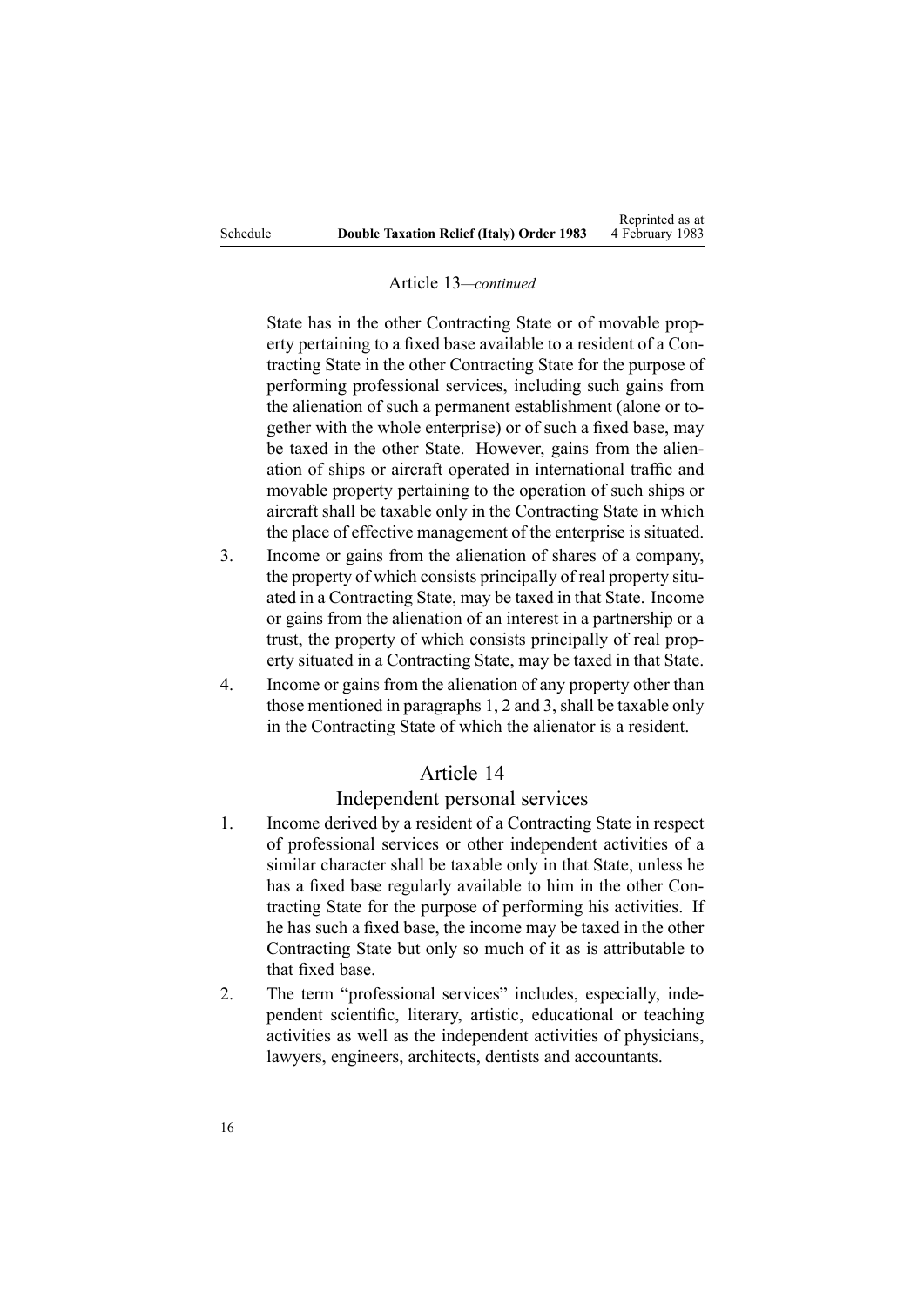### Article 15

#### Dependent personal services

- 1. Subject to the provisions of Articles 16, 18 and 19, salaries, wages and other similar remuneration derived by <sup>a</sup> resident of <sup>a</sup> Contracting State in respec<sup>t</sup> of an employment shall be taxable only in that State unless the employment is exercised in the other Contracting State. If the employment is so exercised, such remuneration as is derived therefrom may be taxed in that other State.
- 2. Notwithstanding the provisions of paragraph 1, remuneration derived by <sup>a</sup> resident of <sup>a</sup> Contracting State in respec<sup>t</sup> of an employment exercised in the other Contracting State shall be taxable only in the first-mentioned State if:
	- (a) the recipient is presen<sup>t</sup> in the other State for <sup>a</sup> period or periods not exceeding in the aggregate 183 days in the fiscal year concerned, and
	- (b) the remuneration is paid by, or on behalf of, an employer who is not <sup>a</sup> resident of the other State, and
	- (c) the remuneration is not borne by <sup>a</sup> permanen<sup>t</sup> establishment or a fixed base which the employer has in the other State.
- 3. Notwithstanding the preceding provisions of this Article, remuneration in respec<sup>t</sup> of an employment exercised aboard <sup>a</sup> ship or aircraft in international traffic, may be taxed in the Contracting State in which the place of effective managemen<sup>t</sup> of the enterprise is situated.

# Article 16

# Directors' fees

Directors' fees and similar payments derived by <sup>a</sup> resident of <sup>a</sup> Contracting State in his capacity as <sup>a</sup> member of the board of directors of <sup>a</sup> company which is <sup>a</sup> resident of the other Contracting State may be taxed in that other State.

### Article 17

#### Artistes and athletes

1. Notwithstanding the provisions of Articles 14 and 15, income derived by entertainers, such as theatre, motion picture, radio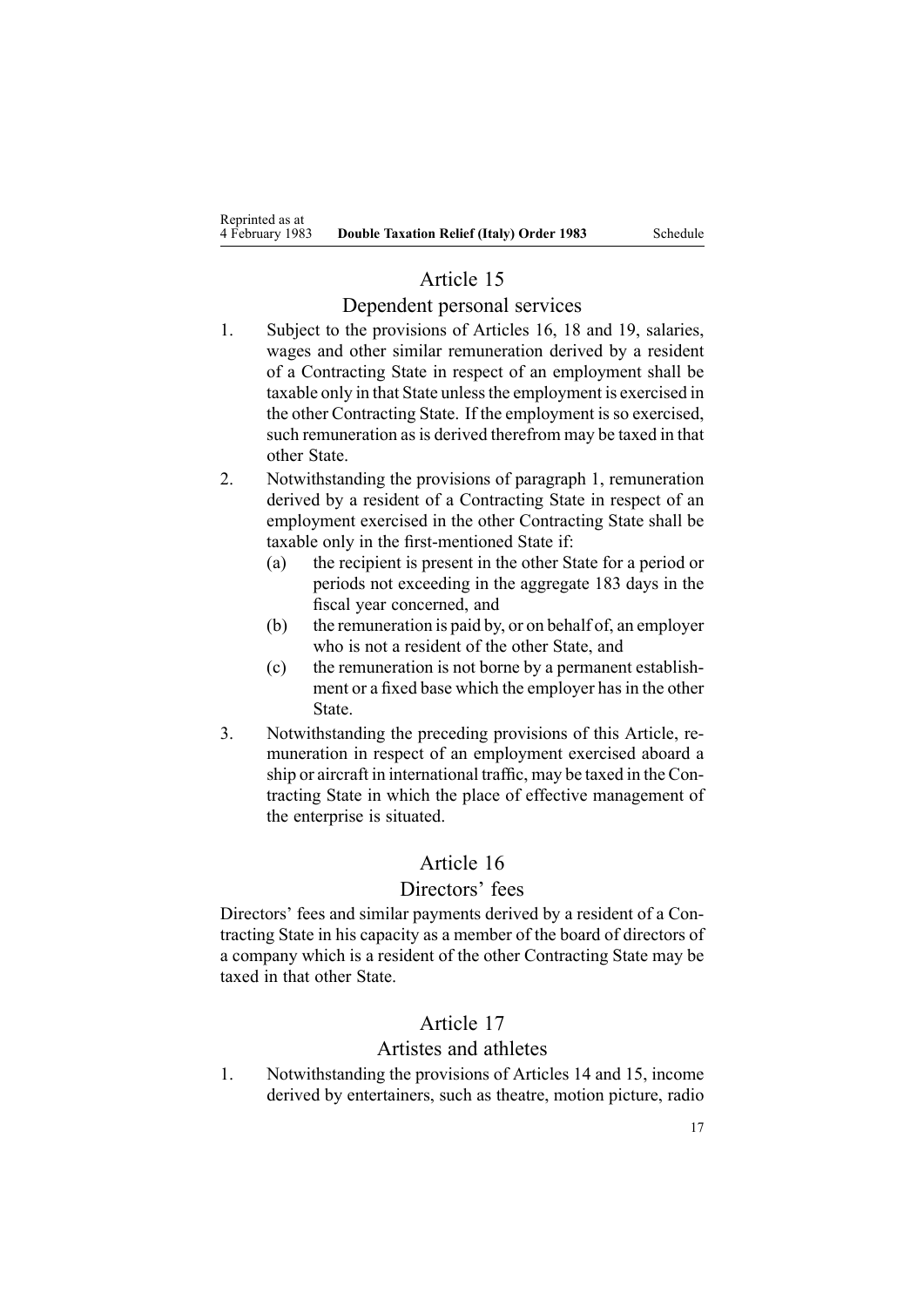#### Article 17*—continued*

or television artistes, and musicians, and by athletes, from their personal activities as such may be taxed in the Contracting State in which these activities are exercised.

2. Where income in respec<sup>t</sup> of personal activities as such of an entertainer or athlete accrues not to that entertainer or athlete himself but to another person that income may, notwithstanding the provisions of Articles 7, 14 and 15, be taxed in the Contracting State in which the activities of the entertainer or athlete are exercised.

# Article 18

### Pensions

Subject to the provisions of paragraph 2 of Article 19, pensions and other similar remuneration paid to <sup>a</sup> resident of <sup>a</sup> Contracting State in consideration of pas<sup>t</sup> employment shall be taxable only in that State.

#### Article 19

#### Government service

- 1. (a) Remuneration, other than <sup>a</sup> pension, paid by <sup>a</sup> Contracting State or <sup>a</sup> political or an administrative subdivision or <sup>a</sup> local authority thereof to any individual in respec<sup>t</sup> of services rendered to that State or subdivision or local authority thereof shall be taxable only in that State.
	- (b) However, such remuneration shall be taxable only in the other Contracting State if the services are rendered in that State and the recipient is <sup>a</sup> resident of that other Contracting State who:
		- (i) is <sup>a</sup> national of that State; or
		- (ii) did not become <sup>a</sup> resident of that State solely for the purpose of performing the services.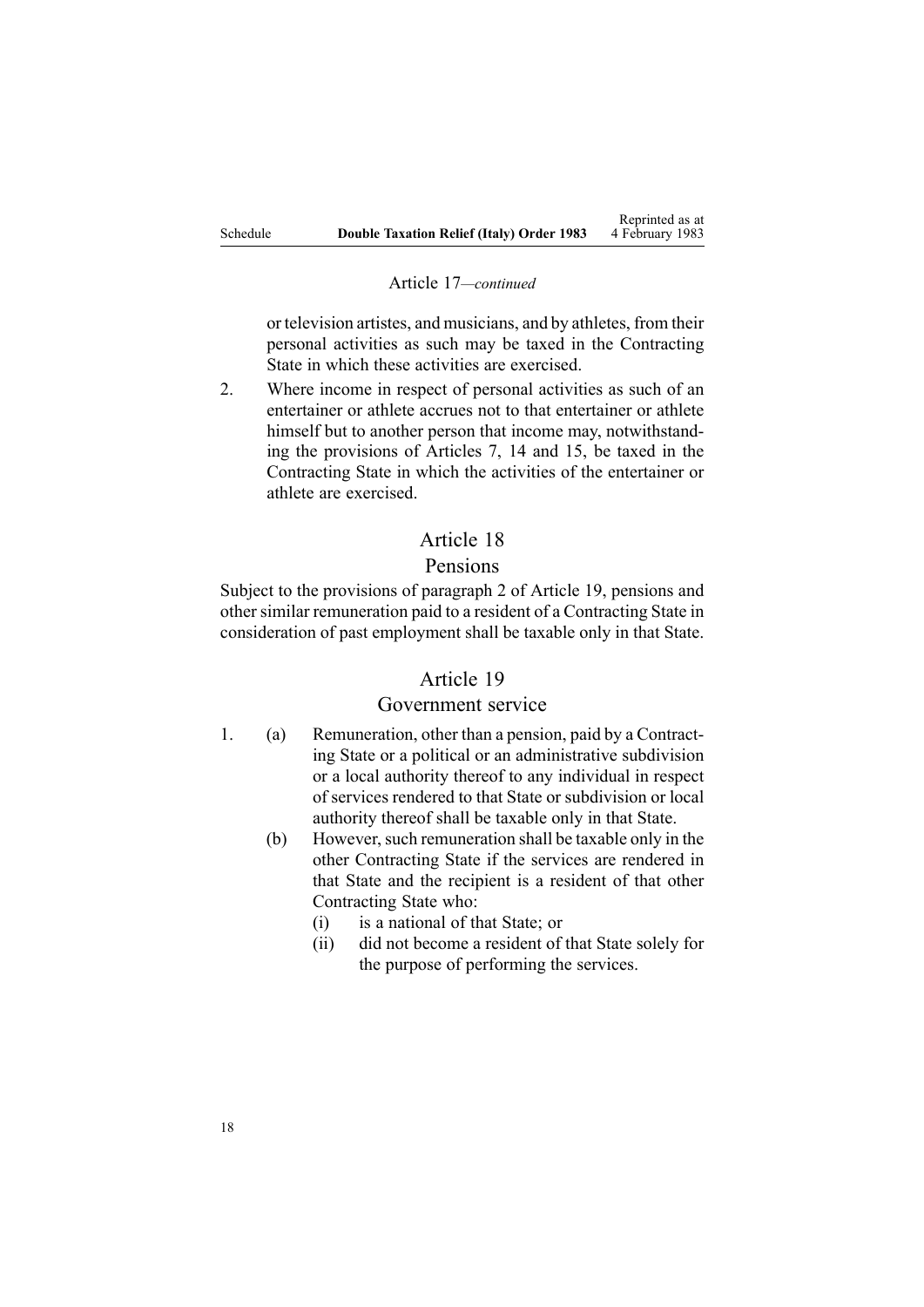#### Article 19*—continued*

- 2. (a) Any pension paid by, or out of funds created by, <sup>a</sup> Contracting State or <sup>a</sup> political or an administrative subdivision or <sup>a</sup> local authority thereof to any individual in respec<sup>t</sup> of services rendered to that State or subdivision or local authority thereof shall be taxable only in that **State** 
	- (b) However, such pension shall be taxable only in the other Contracting State if the recipient is <sup>a</sup> national of and <sup>a</sup> resident of that State.
- 3. The provisions of Articles 15, 16 and 18 shall apply to remuneration and pensions in respec<sup>t</sup> of services rendered in connection with any business carried on by <sup>a</sup> Contracting State or <sup>a</sup> political or an administrative subdivision or <sup>a</sup> local authority thereof.

#### Article 20

#### Professors and teachers

- 1. A professor or teacher who visits <sup>a</sup> Contracting State for <sup>a</sup> period not exceeding two years for the purpose of teaching or carrying out advanced study or research at <sup>a</sup> university, college, school or other educational institution in that Contracting State and who immediately before that visit was <sup>a</sup> resident of the other Contracting State shall be exemp<sup>t</sup> from tax in the first-mentioned Contracting State on any remuneration for such teaching, advanced study or research in respec<sup>t</sup> of which he is subject to tax in the other Contracting State.
- 2. This Article shall not apply to income from research if such research is undertaken not in the public interest but primarily for the private benefit of <sup>a</sup> specific person or persons.

# Article 21

#### Students

Payments which <sup>a</sup> student or business apprentice who is or was immediately before visiting <sup>a</sup> Contracting State <sup>a</sup> resident of the other Contracting State and who is presen<sup>t</sup> in the first-mentioned State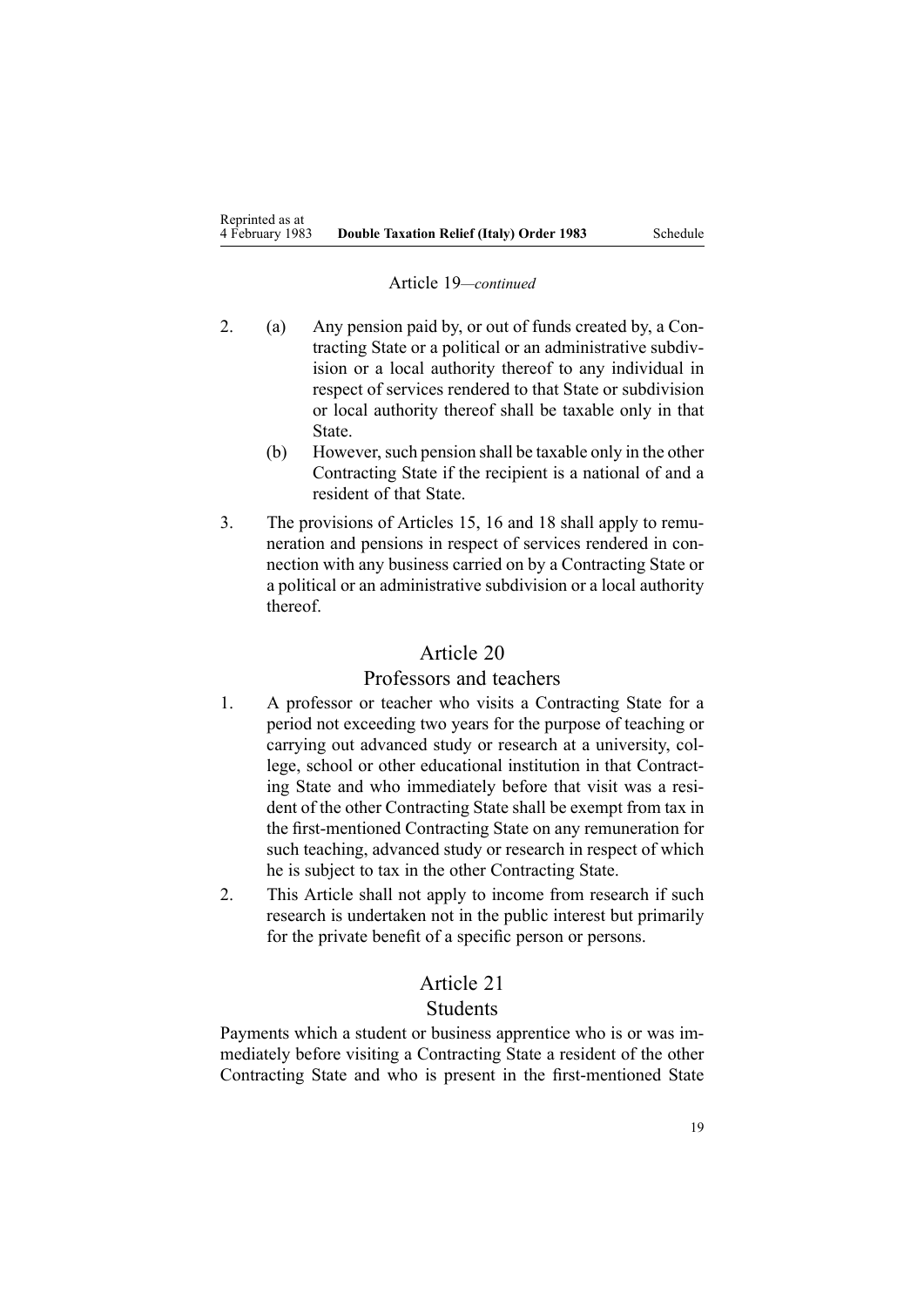#### Article 21*—continued*

solely for the purpose of his education or training receives for the purpose of his maintenance, education or training shall not be taxed in that State, provided that such payments arise from sources outside that State.

### Article 22

#### Other income

Items of income of <sup>a</sup> resident of <sup>a</sup> Contracting State which are not dealt with in the foregoing Articles of this Convention may be taxed in both Contracting States according to their own laws.

# Article 23

### Elimination of double taxation

1. In the case of Italy, double taxation shall be avoided as follows: Where <sup>a</sup> resident of Italy owns items of income which are taxable in New Zealand, Italy, in determining its income taxes specified in Article 2 of this Convention, may include, unless specific provisions of this Convention otherwise provide, such items of income in the base upon which such taxes are imposed.

In such <sup>a</sup> case, Italy shall deduct from the taxes so calculated New Zealand tax paid on the income but in an amount not exceeding that proportion of the aforesaid Italian tax which such items of income bear to the entire income. However, no deduction will be granted if the item of income is subjected in Italy to <sup>a</sup> final withholding tax by reques<sup>t</sup> of the recipient of the said income in accordance with the Italian law.

2. Subject to any provisions of the law of New Zealand which may from time to time be in force and which relate to the allowance of <sup>a</sup> credit against New Zealand tax of tax paid in <sup>a</sup> country outside New Zealand (which shall not affect the general principle hereof), Italian tax paid under the law of Italy and consistently with this Convention, whether directly or by deduction, in respec<sup>t</sup> of income derived by <sup>a</sup> New Zealand resident from sources in Italy shall be allowed as <sup>a</sup> credit against New Zealand tax payable in respec<sup>t</sup> of that income.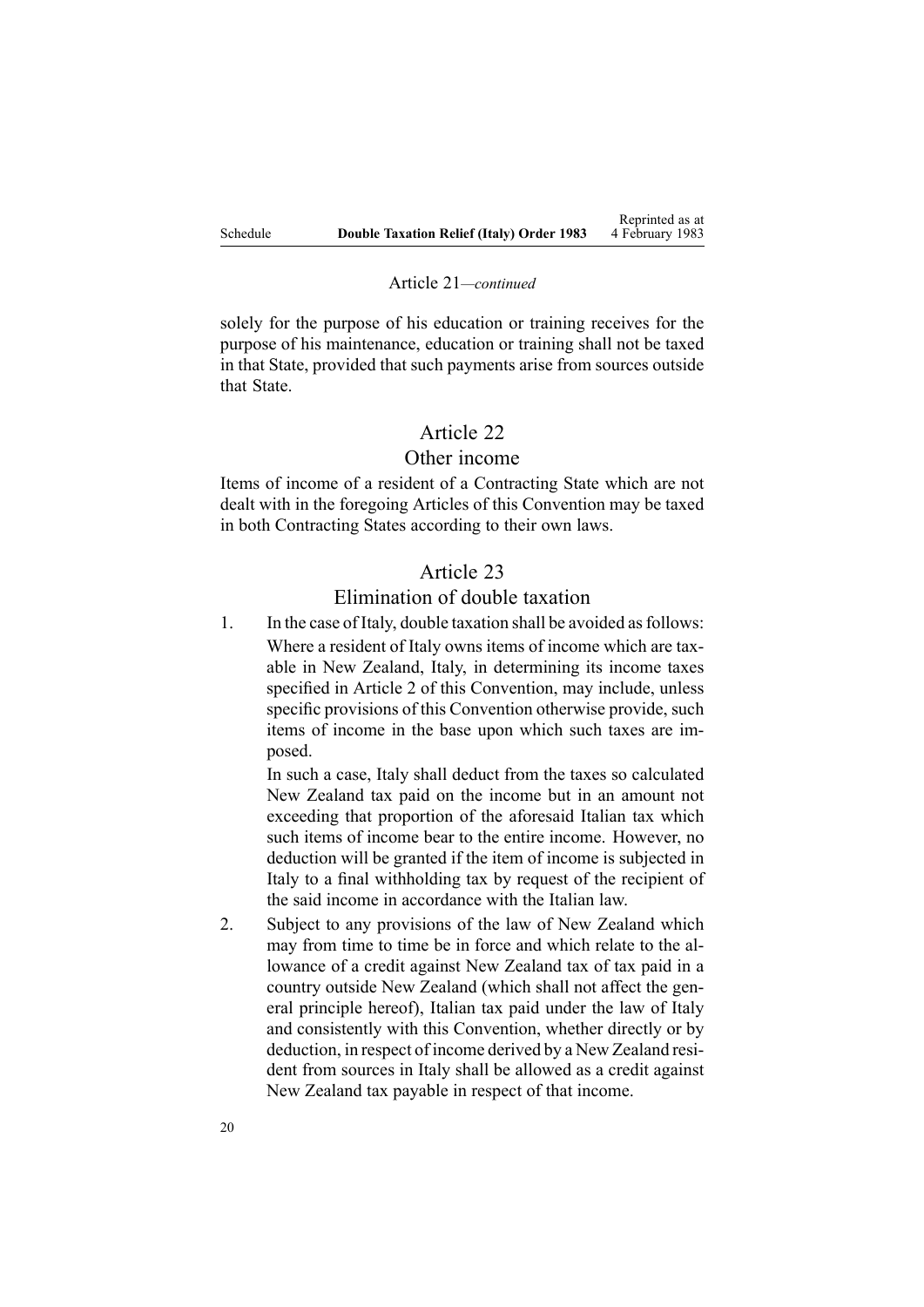#### Article 23*—continued*

3. For the purposes of this Article, profits, income or gains of <sup>a</sup> resident of <sup>a</sup> Contracting State which are taxed in the other Contracting State in accordance with this Convention shall be deemed to arise from sources in that other State.

### Article 24

#### Mutual agreemen<sup>t</sup> procedure

- 1. Where <sup>a</sup> resident of <sup>a</sup> Contracting State considers that the actions of one or both of the Contracting States result or will result for him in taxation not in accordance with this Convention, he may, notwithstanding the remedies provided by the national laws of those States, presen<sup>t</sup> his case to the competent authority of the Contracting State of which he is <sup>a</sup> resident. This case must be presented within two years from the first notification of the action giving rise to taxation not in accordance with the Convention.
- 2. The competent authority shall endeavour, if the objection appears to it to be justified and if it is not itself able to arrive at an appropriate solution, to resolve the case by mutual agreement with the competent authority of the other Contracting State, with <sup>a</sup> view to the avoidance of taxation which is not in accordance with the Convention. Any agreemen<sup>t</sup> reached shall be implemented notwithstanding any time limits in the national laws of the Contracting States.
- 3. The competent authorities of the Contracting States shall endeavour to resolve by mutual agreemen<sup>t</sup> any difficulties or doubts arising as to the interpretation or application of the Convention.
- 4. The competent authorities of the Contracting States may communicate with each other directly for the purpose of reaching an agreemen<sup>t</sup> in the sense of the preceding paragraphs. When it seems advisable in order to reach agreemen<sup>t</sup> to have an oral exchange of opinions, such exchange may take place through <sup>a</sup> Commission consisting of representatives of the competent authorities of the Contracting States.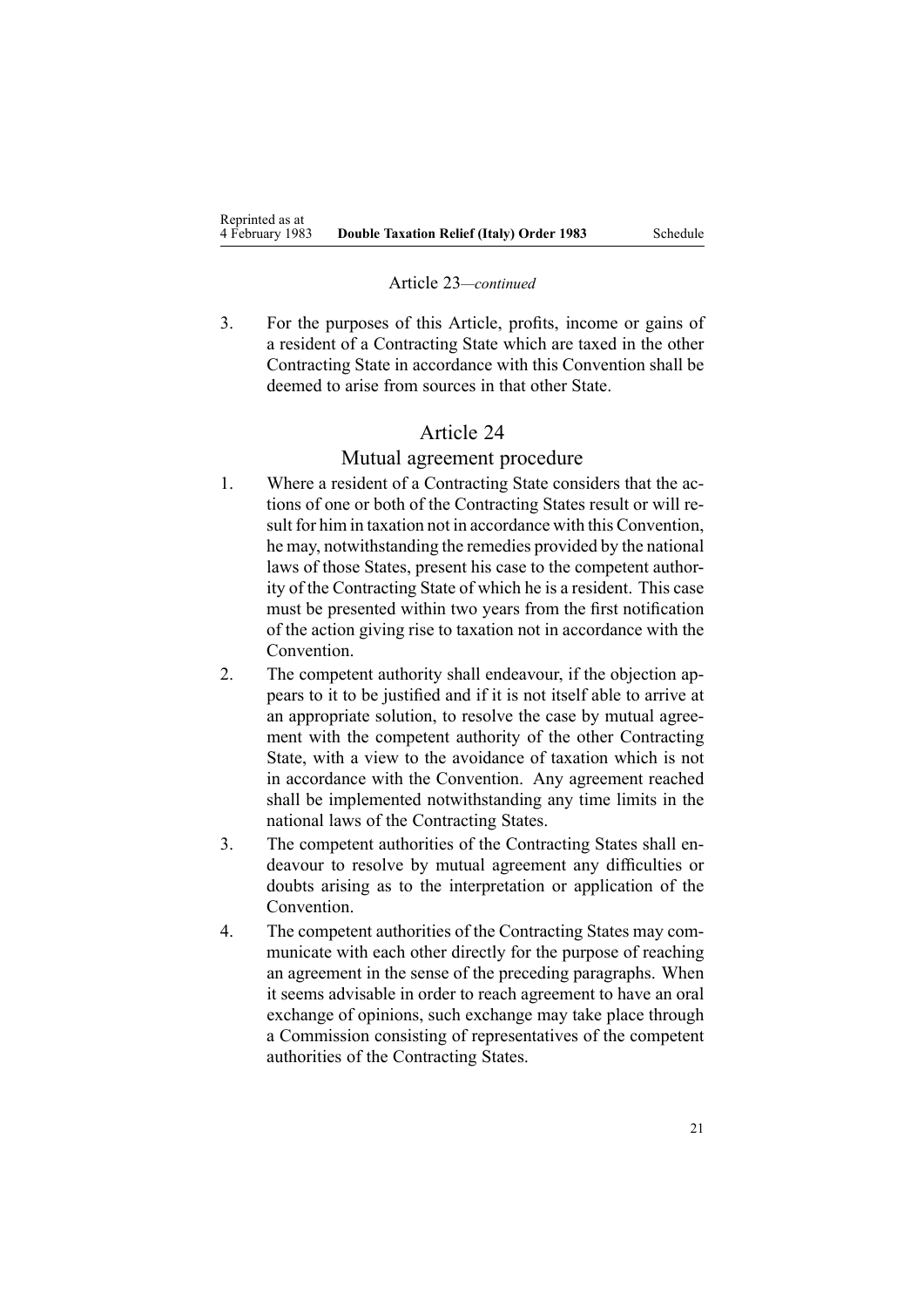Reprinted as at 4 February 1983

# Article 25

# Exchange of information

- 1. The competent authorities of the Contracting States shall exchange such information as is necessary for the carrying out of this Convention or of the domestic laws of the Contracting States concerning taxes covered by this Convention insofar as the taxation thereunder is not contrary to this Convention, as well as to preven<sup>t</sup> fiscal evasion. The exchange of information is not restricted by Article 1. Any information received by <sup>a</sup> Contracting State shall be treated as secret in the same manner as information obtained under the domestic laws of that State and shall be disclosed only to persons or authorities (including courts and administrative bodies) involved in the assessment or collection of, the enforcement or prosecution in respec<sup>t</sup> of, or the determination of appeals in relation to, the taxes which are the subject of the Convention. Such persons or authorities shall use the information only for such purposes. These persons or authorities may disclose the information in public court proceedings or in judicial decisions.
- 2. In no case shall the provisions of paragraph 1 be construed so as to impose on one of the Contracting States the obligation:
	- (a) to carry out administrative measures at variance with the laws and administrative practice of that or of the other Contracting State;
	- (b) to supply particulars which are not obtainable under the laws or in the normal course of the administration of that or of the other Contracting State;
	- (c) to supply information which would disclose any trade, business, industrial, commercial or professional secret or trade process, or information, the disclosure of which would be contrary to public policy (ordre public).

# Article 26

#### Diplomatic agents and consular officers

Nothing in this Convention shall affect the fiscal privileges of diplomatic agents or consular officers under the general rules of international law or under the provisions of special agreements.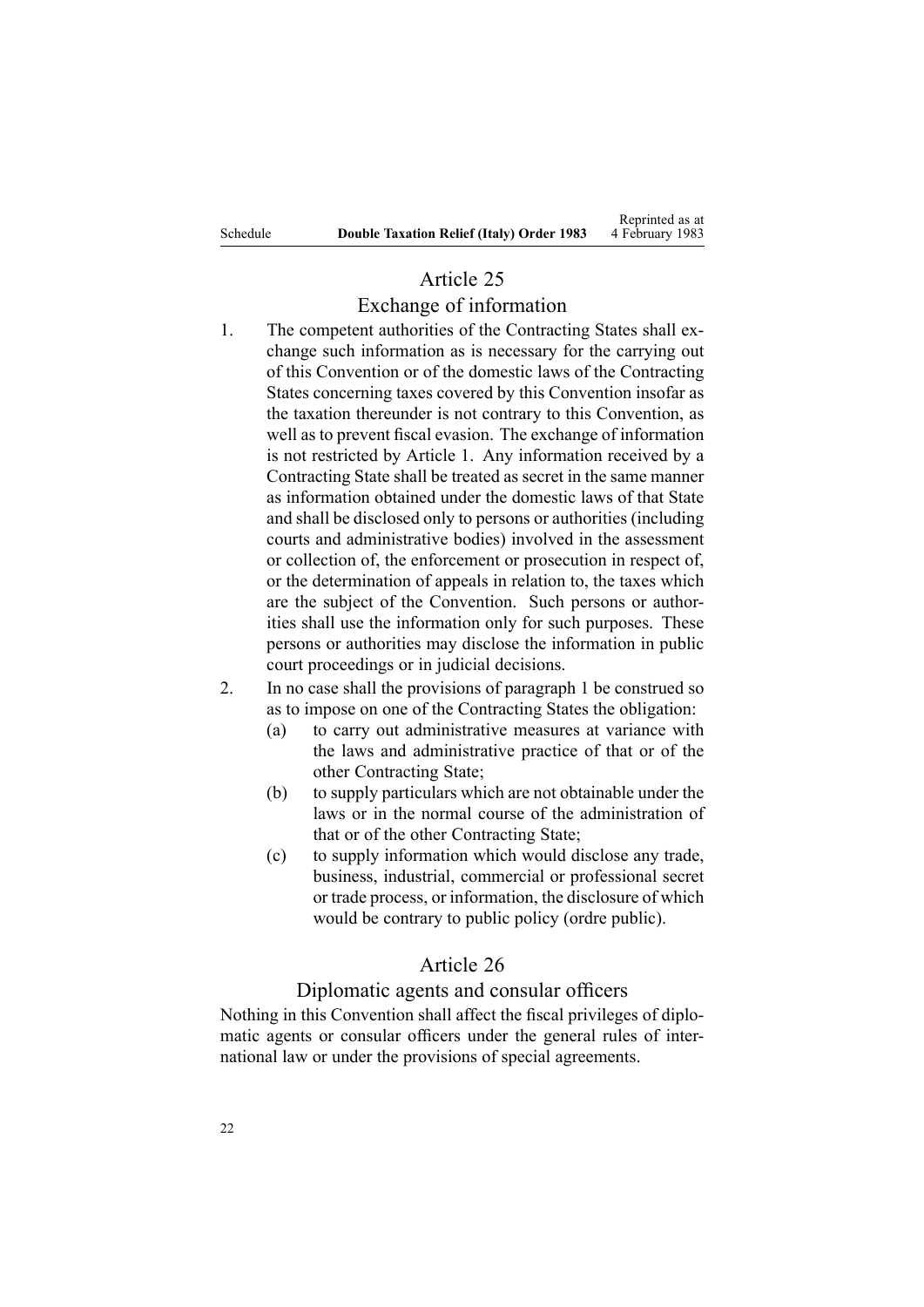### Article 27

### Territorial extension

- 1. This Convention may be extended, either in its entirety or with modifications to any territory for whose international relations either Contracting State is responsible, and which imposes taxes substantially similar in character to those to which this Convention applies. Any such extension shall take effect from such date and subject to such modifications and conditions (including conditions as to termination) as may be specified and agreed between the Contracting States in Notes to be exchanged through diplomatic channels or in any manner in accordance with their constitutional procedures.
- 2. Unless otherwise agreed by both Contracting States, the termination of the Convention by one of them under Article 30 shall also terminate, in the manner provided for in that Article, the application of this Convention to any territory to which it has been extended under this Article.
- 3. Paragraph 4 of Article 2 shall apply to any taxes imposed by any territory to which this Convention is extended under this Article.

# Article 28

### Request for refunds

- 1. Taxes withheld at the source in <sup>a</sup> Contracting State will be refunded by reques<sup>t</sup> of the taxpayer or of the State of which he is <sup>a</sup> resident if the right to collect the said taxes is affected by the provisions of this Convention.
- 2. Claims for refund, that shall be produced within the time limit fixed by the law of the Contracting State which is obliged to carry out the refund, shall be accompanied by an official certificate of the Contracting State of which the taxpayer is <sup>a</sup> resident certifying the existence of the conditions required for being entitled to the application of the allowances provided for by this Convention.
- 3. The competent authorities of the Contracting States shall by mutual agreemen<sup>t</sup> settle the mode of application of this article, in accordance with the provisions of Article 24 of this Convention.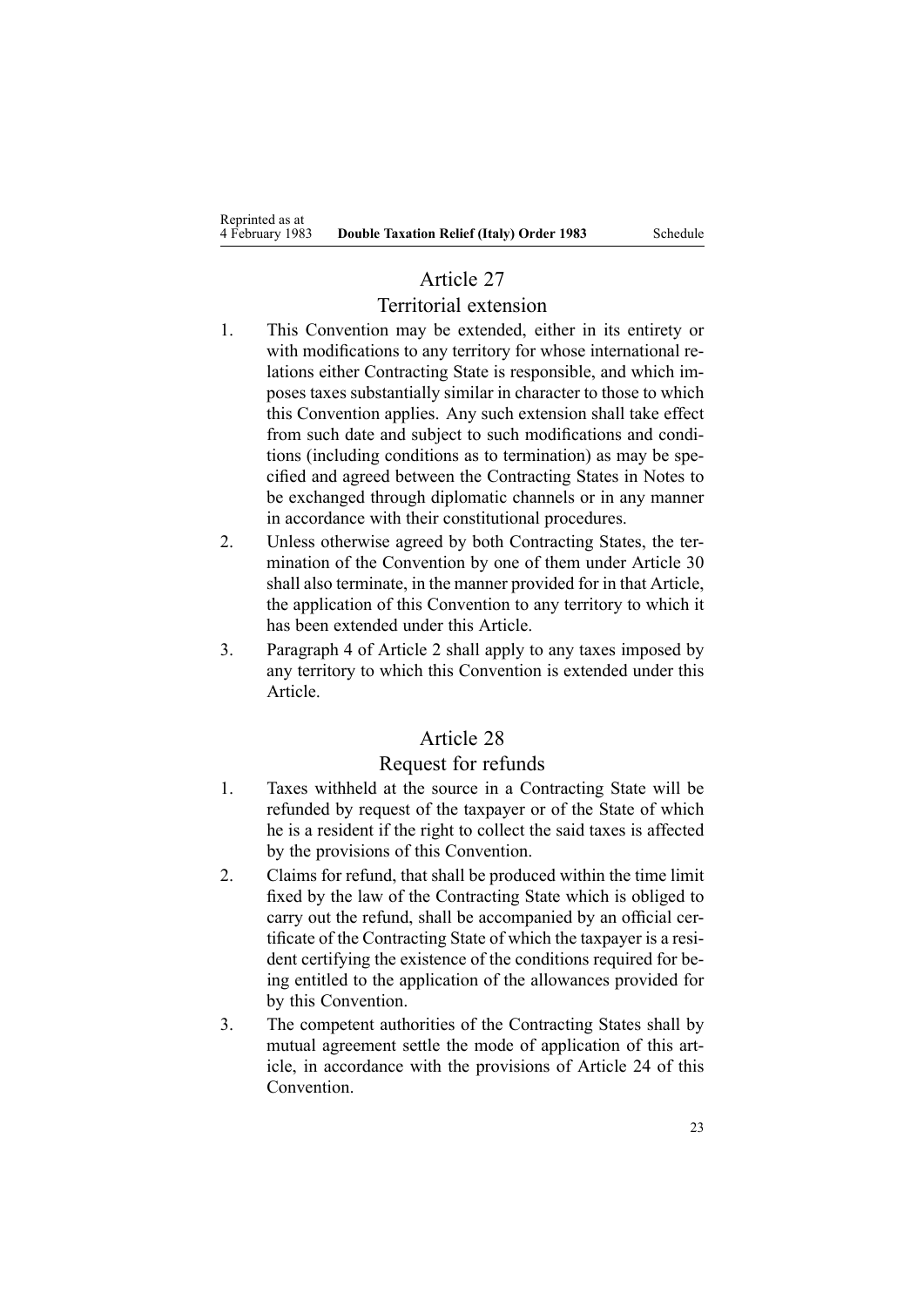#### Article 29

### Entry into force

- 1. This Convention shall be ratified and the instruments of ratification shall be exchanged at Wellington as soon as possible.
- 2. The Convention shall enter into force on the date of the exchange of instruments of ratification and its provisions shall be effective:
	- (a) in New Zealand—

in respec<sup>t</sup> of income assessable for any income year beginning on or after 1 April 1978

- (b) in Italy in respec<sup>t</sup> of income assessable for any taxable period beginning on or after 1 January 1978.
- 3. Claims for refunds or credits arising in accordance with this Convention in respec<sup>t</sup> of any tax payable by residents of either of the Contracting States in respec<sup>t</sup> of income which is subject to tax and to which this Convention applies in accordance with paragraph 2 of this Article and which was derived before the entry into force of this Convention, shall be lodged within three years from the date of entry into force of this Convention or from the date the tax was levied whichever is later.

### Article 30

#### Termination

This convention shall remain in force until terminated by one of the Contracting States. Either Contracting State may terminate the Convention, through diplomatic channels, not earlier than five years after its entry into force by giving notice of termination at least six months before the end of the calendar year. In such event, the Convention shall cease to be effective—

(a) in New Zealand—

in respec<sup>t</sup> of income assessable for any income year beginning on or after 1 April in the calendar year immediately following that in which the notice is given;

(b) in Italy in respec<sup>t</sup> of income assessable for any taxable period beginning on or after 1 January in the calendar year immediately following that in which the notice is given.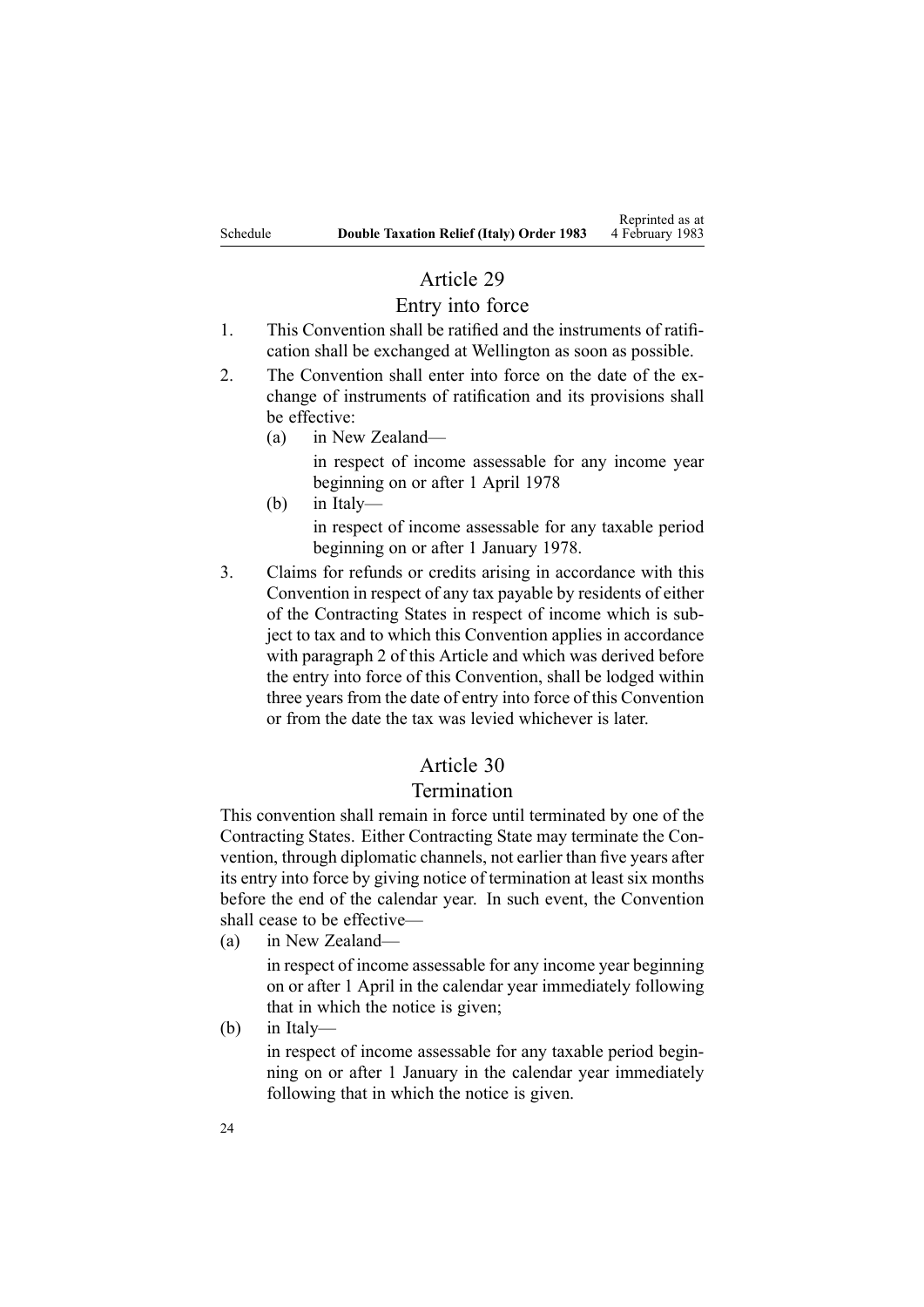IN WITNESS WHEREOF the undersigned, duly authorised thereto, have signed the presen<sup>t</sup> Convention.

DONE in duplicate at Rome the sixth day of December 1979 in the English and Italian languages, both texts being equally authoritative.

| For the Government of | For the Government of the |
|-----------------------|---------------------------|
| New Zealand           | Republic of Italy.        |
| <b>B</b> E Talboys    | Franco Reviglio           |

#### **Protocol**

to the Convention between New Zealand and the Republic of Italy for the avoidance of double taxation with respec<sup>t</sup> to taxes on income and the prevention of fiscal evasion.

At the signing of the Convention concluded today between New Zealand and the Republic of Italy for the avoidance of double taxation with respec<sup>t</sup> to taxes on income and the prevention of fiscal evasion, the undersigned have agreed upon the following additional provisions which shall form an integral par<sup>t</sup> of the said Convention. It is understood:

- (a) that, with reference to Article 7, paragraph 3, the expression "expenses which are incurred for the purposes of the permanent establishment" means the expenses directly connected with the activity of the permanent establishment:
- (b) that, with reference to Article 7, nothing in this Article shall affect the operation of any law of <sup>a</sup> Contracting State relating to the taxation of profits from insurance provided that if the relevant law in force in either State at the date of signature of this Convention is varied (otherwise than in minor respects so as not to affect its general character) the Contracting States shall consult with each other with <sup>a</sup> view to agreeing to any amendment of this paragraph that may be appropriate;
- (c) with reference to Article 8, an enterprise of <sup>a</sup> Contracting State deriving profits from the operation of ships or aircraft in international traffic shall not be subject to any local income tax imposed in the other Contracting State;
- (d) that, with reference to paragraph 5 of Article 10, the expression "tax on the company's undistributed profits" shall not include the bonus issue tax referred to in paragraph 6 of Article 2;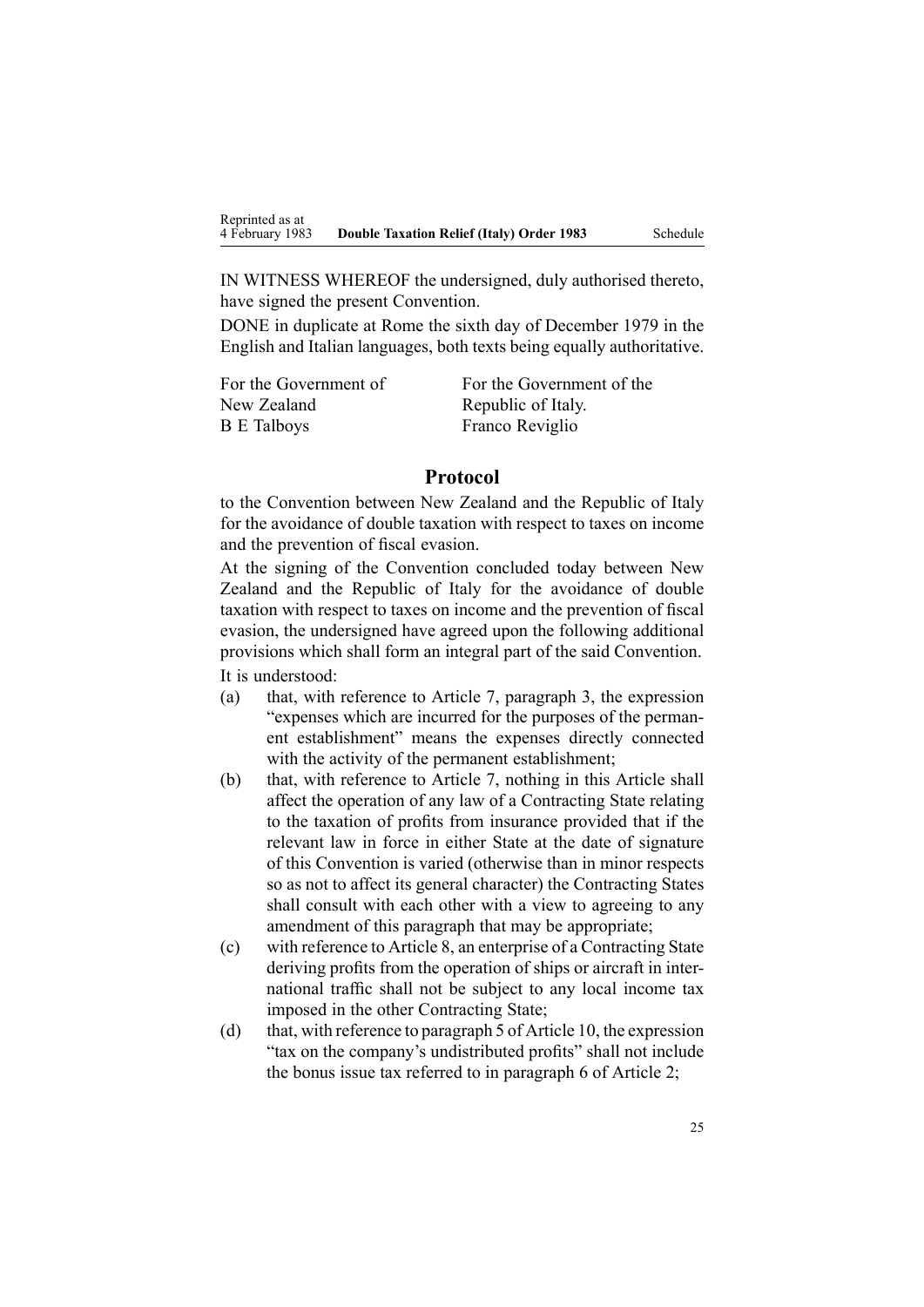#### Protocol*—continued*

- (e) with reference to paragraph 1 of Article 24, the expression "notwithstanding the remedies provided by the national laws" shall not be understood to mean that the time limits prescribed by national laws shall not be observed; <sup>a</sup> claim under Article 24 shall not be entertained where the taxpayer has not taken the appropriate action under the national laws;
- (f) the provisions of paragraph 3 of Article 28 shall not affect the competent authorities of the Contracting States from the carrying out, by mutual agreement, of other procedures for allowing reductions in taxation provided for in this Convention;
- (g) if, in <sup>a</sup> Convention for the avoidance of double taxation that is subsequently made between New Zealand and <sup>a</sup> third State being <sup>a</sup> State that at the date of signature of this Protocol is <sup>a</sup> member of the Organisation for Economic Co-operation and Development, New Zealand shall agree to limit the rate of its taxation—
	- (i) on dividends paid by <sup>a</sup> company which is <sup>a</sup> resident of New Zealand to which <sup>a</sup> resident of that third State is entitled, to <sup>a</sup> rate less than that provided in paragraph 2 of Article 10; or
	- (ii) on interest arising in New Zealand to which <sup>a</sup> resident of that third State is entitled, to <sup>a</sup> rate less than that provided in paragraph 2 of Article 11; or
	- (iii) on royalties arising in New Zealand to which <sup>a</sup> resident of that third State is entitled, to <sup>a</sup> rate less than that provided in paragraph 2 of Article 12,

the Government of New Zealand shall without undue delay inform the Government of the Republic of Italy in writing through diplomatic channels and shall enter into negotiations with the Government of the Republic of Italy to review the provisions specified in sub-paragraphs (i), (ii), and (iii) above with <sup>a</sup> view to providing the same treatment for Italy as that provided for that third State;

(h) if, at any time after the date of signature of this Protocol, New Zealand shall include <sup>a</sup> non-discrimination Article in any of its double tax conventions, the Government of New Zealand shall without undue delay inform the Government of the Republic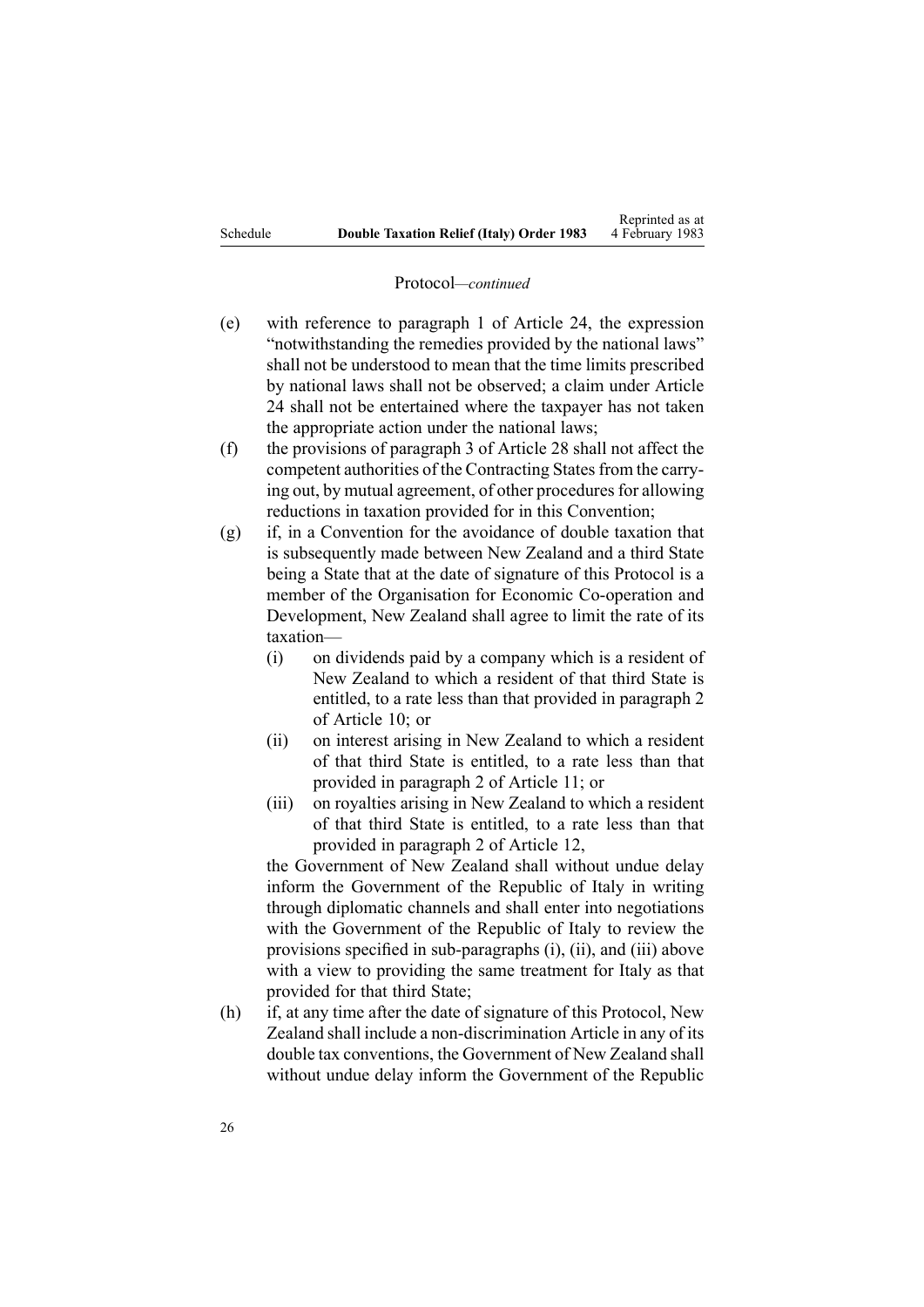Protocol*—continued*

of Italy in writing through diplomatic channels and shall enter into negotiations with the Government of the Republic of Italy with <sup>a</sup> view to including <sup>a</sup> non-discrimination Article in the presen<sup>t</sup> Convention.

DONE in duplicate at Rome the sixth day of December 1979, in the English and Italian languages, both texts being equally authoritative.

For the Government of New Zealand B E Talboys

For the Government of the Republic of Italy. Franco Reviglio

P G Millen, Clerk of the Executive Council.

Issued under the authority of the Acts and [Regulations](http://www.legislation.govt.nz/pdflink.aspx?id=DLM195097) Publication Act 1989. Date of notification in *Gazette*: 3 February 1983.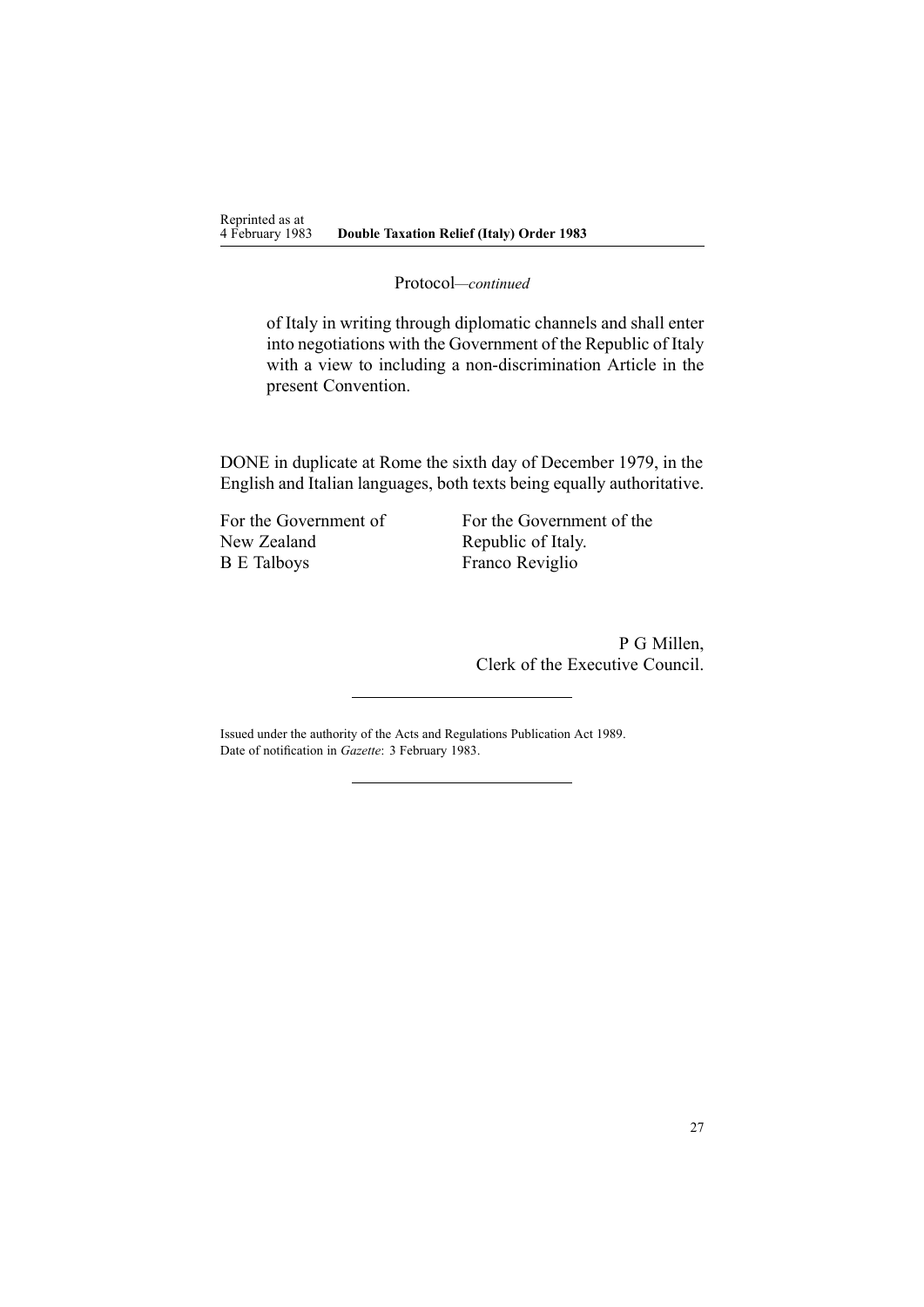#### **Contents**

- 1 General
- 2 Status of reprints
- 3 How reprints are prepared
- 4 Changes made under section 17C of the Acts and Regulations Publication Act 1989
- 5 List of amendments incorporated in this reprint (most recent first)

#### **Notes**

#### *1 General*

This is <sup>a</sup> reprint of the Double Taxation Relief (Italy) Order 1983. The reprint incorporates all the amendments to the order as at 4 February 1983, as specified in the list of amendments at the end of these notes.

Relevant provisions of any amending enactments that contain transitional, savings, or application provisions that cannot be compiled in the reprint are also included, after the principal enactment, in chronological order. For more information, *see* <http://www.pco.parliament.govt.nz/reprints/>.

#### *2 Status of reprints*

Under [section](http://www.legislation.govt.nz/pdflink.aspx?id=DLM195439) 16D of the Acts and Regulations Publication Act 1989, reprints are presumed to correctly state, as at the date of the reprint, the law enacted by the principal enactment and by the amendments to that enactment. This presumption applies even though editorial changes authorised by [section](http://www.legislation.govt.nz/pdflink.aspx?id=DLM195466) [17C](http://www.legislation.govt.nz/pdflink.aspx?id=DLM195466) of the Acts and Regulations Publication Act 1989 have been made in the reprint.

This presumption may be rebutted by producing the official volumes of statutes or statutory regulations in which the principal enactment and its amendments are contained.

#### *3 How reprints are prepared*

A number of editorial conventions are followed in the preparation of reprints. For example, the enacting words are not included in Acts, and provisions that are repealed or revoked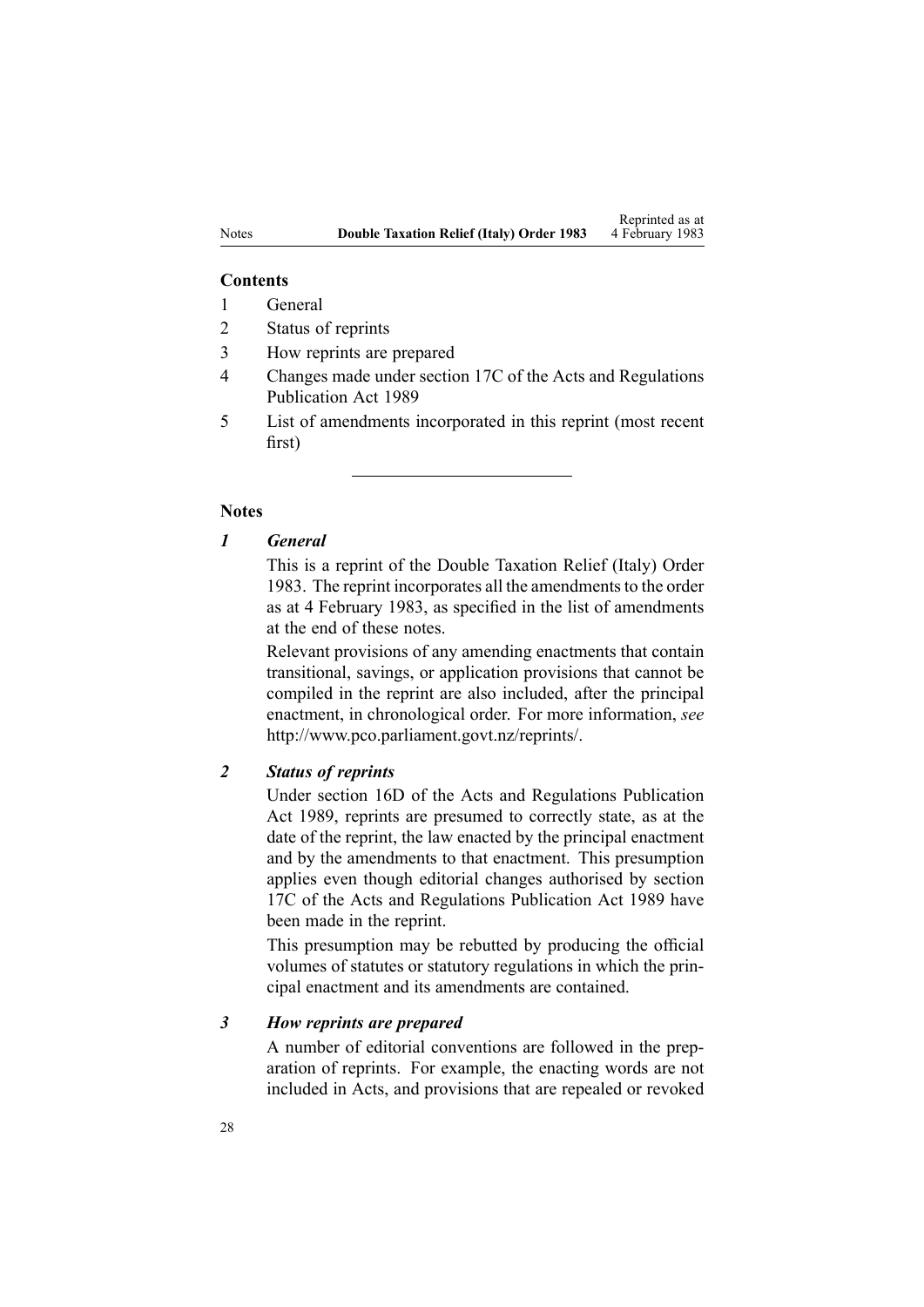are omitted. For <sup>a</sup> detailed list of the editorial conventions, *see* [http://www.pco.parliament.govt.nz/editorial-conventions/](http://www.pco.parliament.govt.nz/editorial-conventions/ ) or Part 8 of the *Tables of New Zealand Acts and Ordinances and Statutory Regulations and Deemed Regulations in Force*.

### *4 Changes made under section 17C of the Acts and Regulations Publication Act 1989*

[Section](http://www.legislation.govt.nz/pdflink.aspx?id=DLM195466) 17C of the Acts and Regulations Publication Act 1989 authorises the making of editorial changes in <sup>a</sup> reprint as set out in [sections](http://www.legislation.govt.nz/pdflink.aspx?id=DLM195468) 17D and [17E](http://www.legislation.govt.nz/pdflink.aspx?id=DLM195470) of that Act so that, to the extent permitted, the format and style of the reprinted enactment is consistent with current legislative drafting practice. Changes that would alter the effect of the legislation are not permitted.

A new format of legislation wasintroduced on 1 January 2000. Changesto legislative drafting style have also been made since 1997, and are ongoing. To the extent permitted by [section](http://www.legislation.govt.nz/pdflink.aspx?id=DLM195466) 17C of the Acts and Regulations Publication Act 1989, all legislation reprinted after 1 January 2000 is in the new format for legislation and reflects current drafting practice at the time of the reprint.

In outline, the editorial changes made in reprints under the authority of [section](http://www.legislation.govt.nz/pdflink.aspx?id=DLM195466) 17C of the Acts and Regulations Publication Act 1989 are set out below, and they have been applied, where relevant, in the preparation of this reprint:

- • omission of unnecessary referential words (such as "of this section" and "of this Act")
- • typeface and type size (Times Roman, generally in 11.5 point)
- • layout of provisions, including:
	- •indentation
	- • position of section headings (eg, the number and heading now appear above the section)
- • format of definitions (eg, the defined term now appears in bold type, without quotation marks)
- • format of dates (eg, <sup>a</sup> date formerly expressed as "the 1st day of January 1999" is now expressed as "1 January 1999")